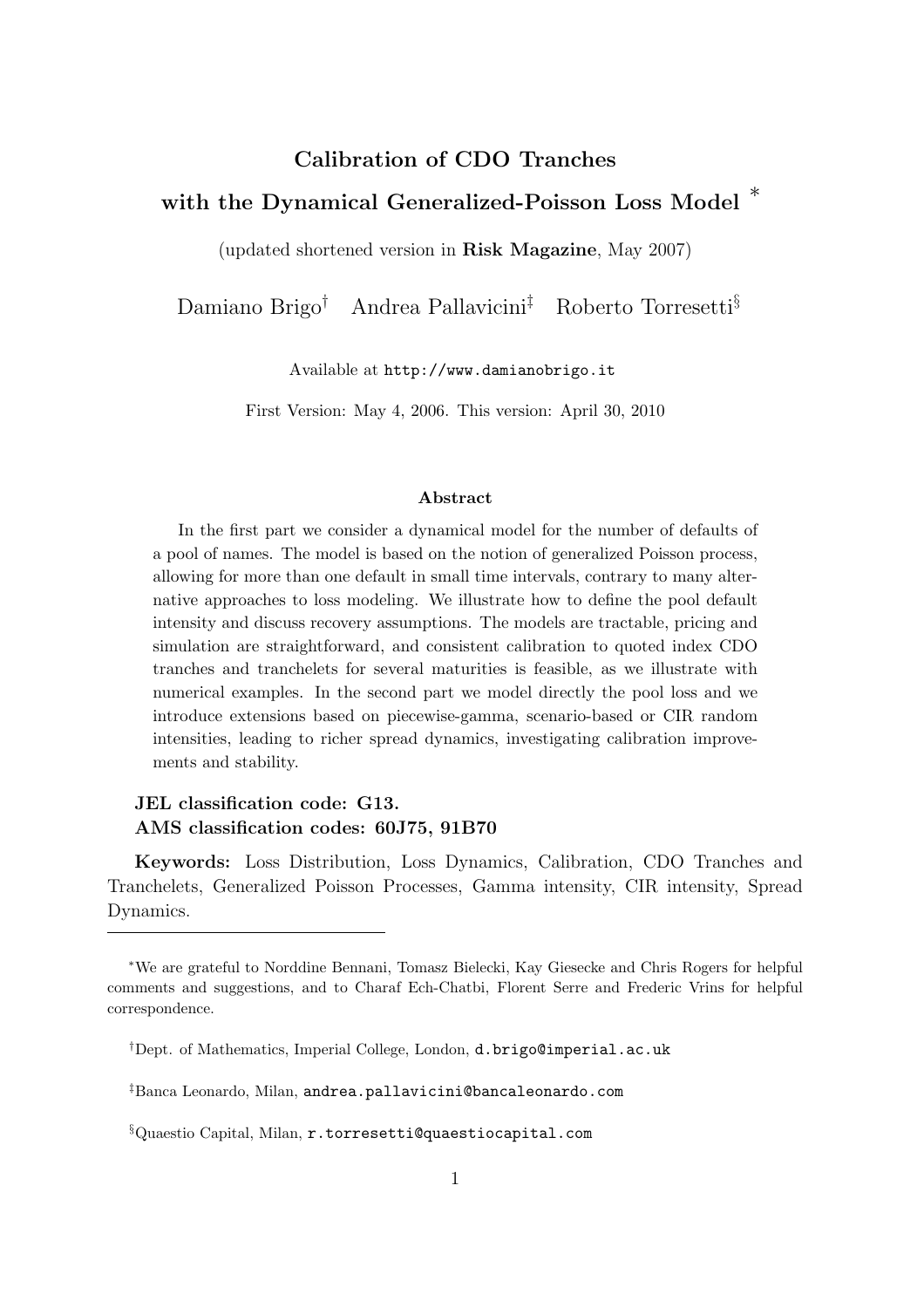## **Contents**

| Ι        | Introduction and CDO calibration                                                                                                                                                          | 3                                                           |
|----------|-------------------------------------------------------------------------------------------------------------------------------------------------------------------------------------------|-------------------------------------------------------------|
| 1        | Market quotes<br>1.1<br>1.2                                                                                                                                                               | $\overline{\mathbf{4}}$<br>$\overline{4}$<br>$\overline{5}$ |
| $\bf{2}$ | Modeling framework and model definition<br>2.1<br>2.2<br>2.3<br>Equivalent formulation as Generalized Poisson Process<br>2.4<br>Equivalent formulation as Compound Poisson Process<br>2.5 | $\overline{7}$<br>$\overline{7}$<br>8<br>10<br>11<br>11     |
| 3        | <b>Numerical results</b><br>$3.1\,$<br>3.2                                                                                                                                                | 12<br>13<br>14                                              |
| 4        | Pricing                                                                                                                                                                                   | 14                                                          |
| 5        | <b>Conclusions and Second Part</b>                                                                                                                                                        | 15                                                          |
| $\rm II$ | Calibration stability and spread dynamics extensions                                                                                                                                      | 16                                                          |
| 6        | Market quotes<br>6.1<br>6.2<br>6.3                                                                                                                                                        | 16<br>16<br>17<br>18                                        |
| 7        | Model definition<br>7.1<br>7.1.1<br>7.1.2<br>The piecewise-Gamma intensity GPL model<br>7.1.3<br>7.1.4<br>7.2<br>7.3<br>7.4                                                               | 18<br>19<br>20<br>21<br>21<br>22<br>22<br>23<br>24          |
| 8        | <b>Numerical Results</b><br>8.1<br>8.2                                                                                                                                                    | 25<br>25<br>26                                              |
| 9        | Conclusions                                                                                                                                                                               | 28                                                          |
|          | A Appendix: Inputs and Numerical Results                                                                                                                                                  | 31                                                          |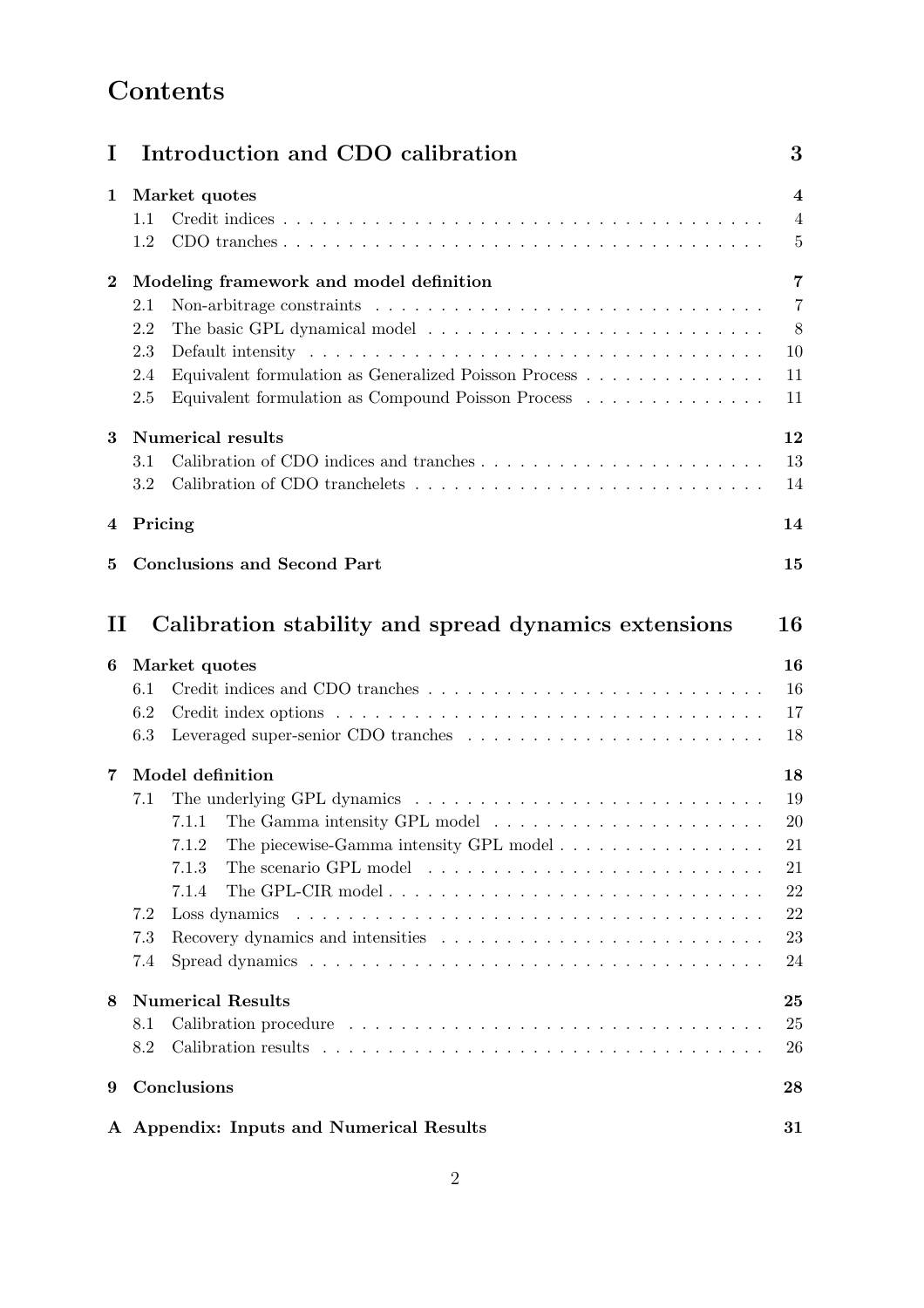# Part I Introduction and CDO calibration

In this paper we consider a simple dynamical model for the loss distribution of a pool of names. This model aims at addressing the direct loss modeling in a simple and tractable way. Our model focuses on three points:

- 1. Tractability: the loss distribution should be known analytically;
- 2. Calibration: The calibration of market information, currently quoted index CDO tranches and tranchelets for several maturities, should be possible and realistic numerical examples should be given;
- 3. Pricing: the pricing of correlation products depending on the loss distribution dynamics should be feasible in a reasonable amount of time, possibly by simulation.

We adopt a "homogeneous pool" framework, in that we assume that all that matters in determining the loss distribution is knowledge of the number of defaulted names rather than knowledge of the specific defaulted names themselves. This means in particular that the recovery rate associated with any loss has to be a function of the number of defaults in the pool rather than a function of the specific defaulted names.

The basic idea of our approach here, following Pallavicini (2006), consists in modeling the number of defaults as a linear combination of independent Poisson processes with different intensities or, in other terms, as a generalized Poisson process. The jumps of different processes represent defaults with different multiplicity. As a sketchy example, we may assume that each time the first process in the summation jumps there is a single default, while each time the second process jumps there are two defaults, and so on. We may calibrate to market data both the multiplicity coefficients and the intensities in the single Poisson processes. The resulting model is called Generalized-Poisson Loss (GPL) dynamical model.

The idea of modeling financial variables as a linear combination of Poisson processes has been explored before, for example Babbs and Webber (1994) use this idea to model interest rates. Here we find that this kind of approach lends itself naturally to modeling the loss distribution of the pool of names. The basic GPL model is able to fit satisfactorily all maturities except the last one, and in the second part of the paper we consider all the maturities in a more general formulation of the model.

Our model is based on a simple idea. Different frameworks with loss dynamics have been proposed recently by Bennani (2005), Schönbucher (2005), Di Graziano and Rogers (2005), Elouerkhaoui (2006), and Sidenius et al. (2005). We aim at a completely specified and manageable model, rather than at an abstract framework, and we present detailed calibration results, with numerical outputs. Modeling the aggregate loss directly rather than obtaining it from single default models with a dependence structure constitutes the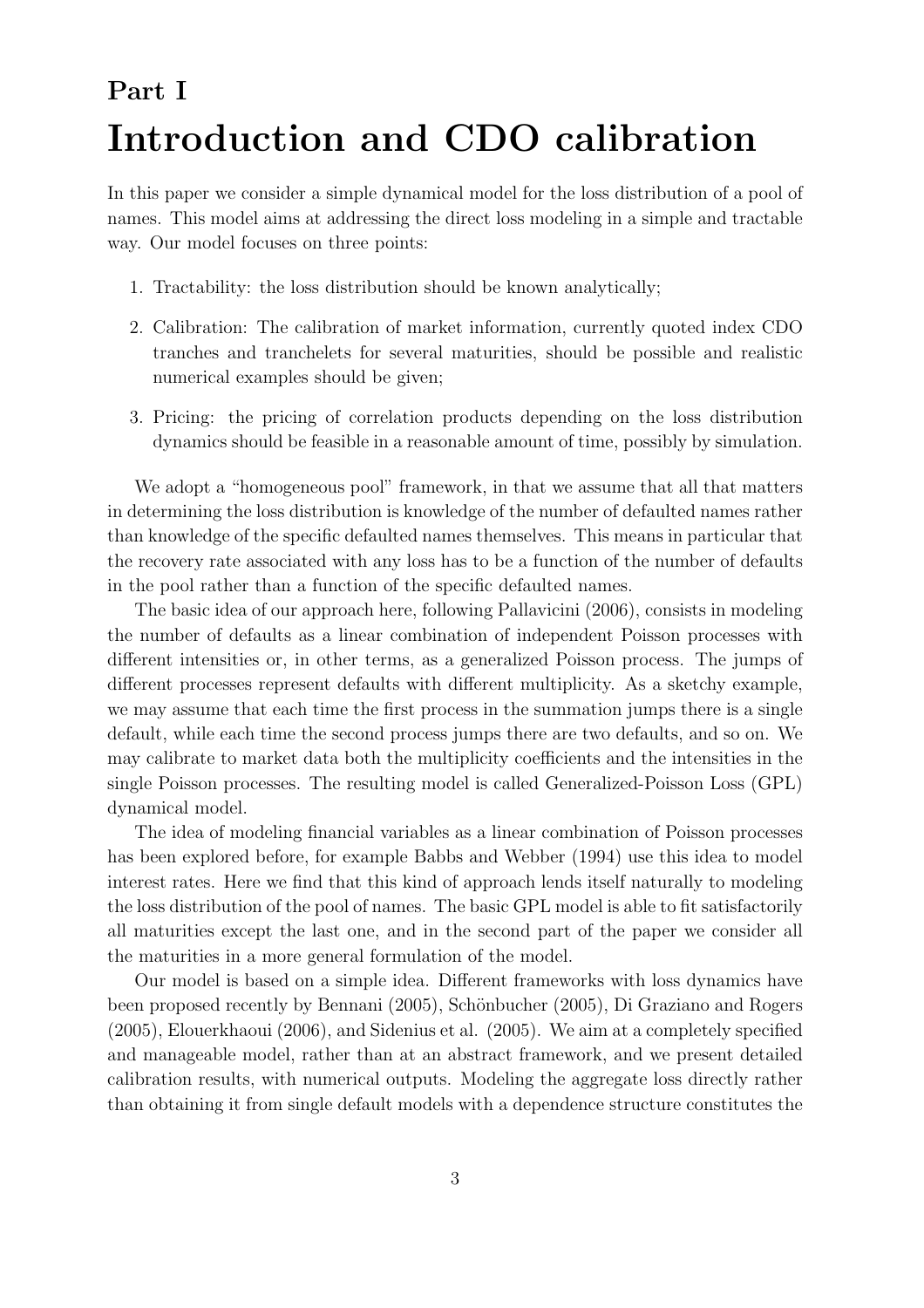"top-down" approach. See for example Errais, Giesecke and Goldberg (2006) and references given therein, where a random thinning technique is also suggested to zoom from the aggregate loss to single defaults. More promisingly, our model seems to be related to insurance shock models leading to a "bottom-up" approach where single name default dependence is represented through a Marshal-Olkin copula (see for example Lindskog and McNeil (2003)). We pursue this relationship and show consistency with single names and cluster dynamics, leading to the GPCL model, in Brigo, Pallavicini and Torresetti (2007).

In this first part of our work we focus on the basic model formulation and calibration. The model is based on the default counting process and the loss is derived as a byproduct. In the second part we consider a loss based version of the model as long as stochastic intensity extensions, spread dynamics, recovery assumptions, option payoffs and calibration stability.

## 1 Market quotes

The most liquid multi-name credit instruments available in the market are credit indices and CDO tranches (e.g. DJi-TRAXX, CDX). Recently, credit index options have been considered as well. We discuss indices and tranches in the following, while we address index options in the second part of the paper.

#### 1.1 Credit indices

The index is given by a pool of CDS on the names  $1, 2, \ldots, M$ , typically  $M = 125$ , each with notional  $1/M$  so that the total pool has unitary notional. The index default leg consists of protection payments corresponding to the defaulted names of the pool. Each time one or more names default the corresponding loss increment is paid to the protection buyer, until final maturity  $T = T_b$  arrives or until all the names in the pool have defaulted.

In exchange for loss increase payments, a periodic premium with rate  $S$  is paid from the protection buyer to the protection seller, until final maturity  $T_b$ . This premium is computed on a notional that decreases each time a name in the pool defaults, and decreases of an amount corresponding to the notional of that name (without taking out the recovery).

We denote with  $\bar{L}_t$  the portfolio cumulated loss and with  $\bar{C}_t$  the number of defaulted names up to time t re-scaled by M. Thus,  $0 \leq \bar{L}_t \leq \bar{C}_t \leq 1$ . The discounted payoff of the two legs of the index is given as follows:

$$
\text{DefLeg}(0) := \int_0^T D(0, t) d\bar{L}_t
$$

$$
\text{PremuumLeg}(0) := S_0 \sum_{i=1}^b D(0, T_i) \int_{T_{i-i}}^{T_i} (1 - \bar{C}_t) dt
$$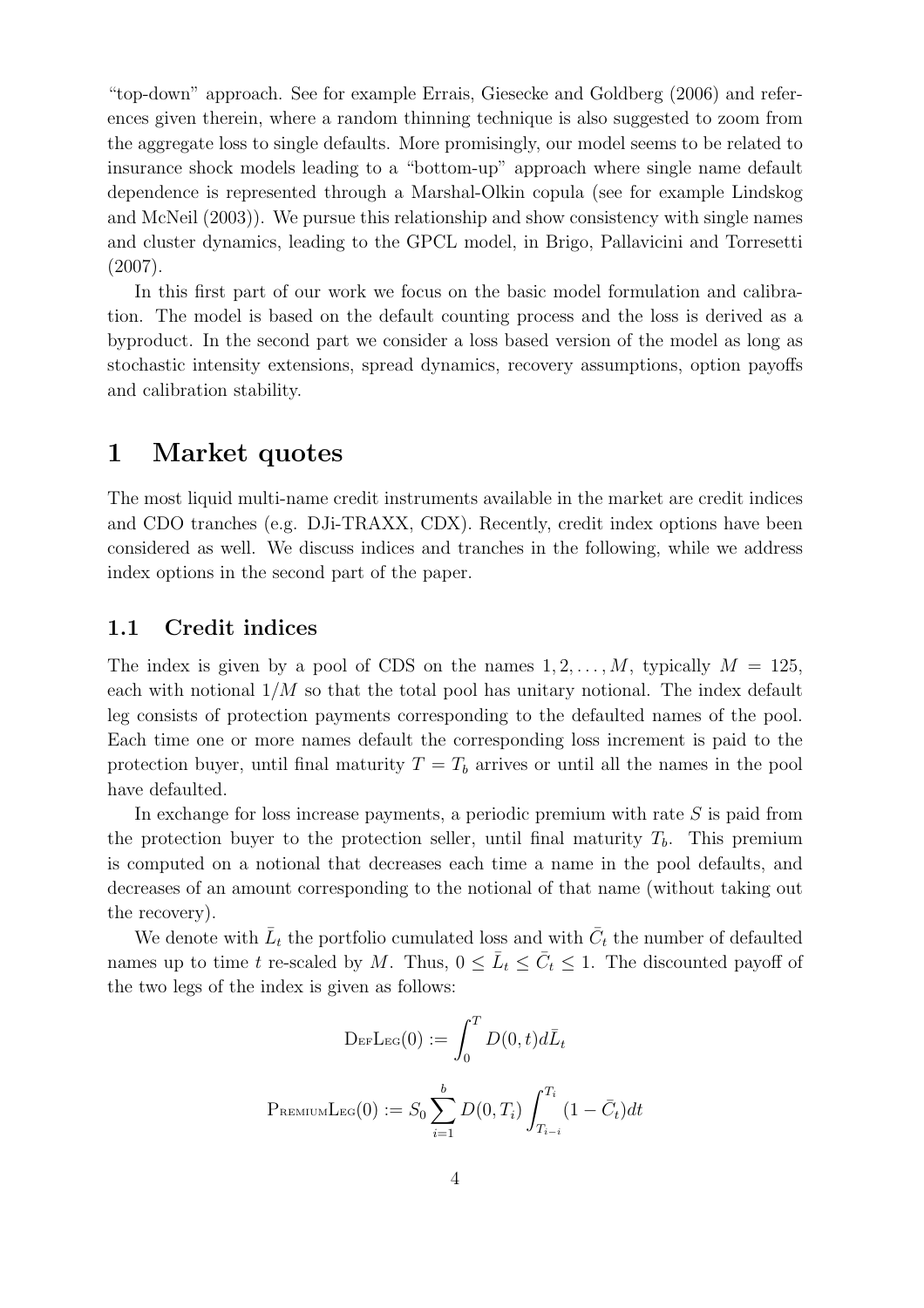where  $D(s,t)$  is the discount factor (often assumed to be deterministic) between times s and t. The integral on the right hand side of the premium leg is the outstanding notional on which the premium is computed for the index. Often the premium leg integral involved in the outstanding notional is approximated so as to obtain

$$
P_{\text{remu} \cup \text{MeG}}(0) = S_0 \sum_{i=1}^{b} \delta_i D(0, T_i) (1 - \bar{C}_{T_i})
$$

where  $\delta_i = T_i - T_{i-1}$  is the year fraction.

Notice that, differently from what will happen with the tranches (see the following section), here the recovery is not considered when computing the outstanding notional, in that only the number of defaults matters.

The market quotes the value of  $S_0$  that, for different maturities, balances the two legs. If one has a model for the loss and the number of defaults one may impose that the loss and number of defaults in the model, when plugged inside the two legs, lead to the same risk neutral expectation (and thus price) when the quoted  $S_0$  is inside the premium leg, leading to

$$
S_0 = \frac{\mathbb{E}_0\left[\int_0^T D(0, t) d\bar{L}_t\right]}{\mathbb{E}_0\left[\sum_{i=1}^b \delta_i D(0, T_i)(1 - \bar{C}_{T_i})\right]}
$$
(1)

#### 1.2 CDO tranches

Synthetic CDO with maturity  $T$  are contracts involving a protection buyer, a protection seller and an underlying pool of names. They are obtained by putting together a collection of Credit Default Swaps (CDS) with the same maturity on different names, 1, 2, ..., M, typically  $M = 125$ , each with notional  $1/M$ , and then "tranching" the loss of the resulting pool between the points A and B, with  $0 \leq A < B \leq 1$ .

$$
\bar{L}_{t}^{A,B} := \frac{1}{B-A} \left[ (\bar{L}_{t} - A) 1_{\{A < \bar{L}_{t} \leq B\}} + (B - A) 1_{\{\bar{L}_{t} > B\}} \right]
$$

Once enough names have defaulted and the loss has reached A, the count starts. Each time the loss increases the corresponding loss change re-scaled by the tranche thickness  $B - A$  is paid to the protection buyer, until maturity arrives or until the total pool loss exceeds B, in which case the payments stop.

The discounted default leg payoff can then be written as

$$
\mathrm{DefL}_{\mathrm{EG}}(0;A,B):=\int_0^T D(0,t) d\bar{L}^{A,B}_t
$$

Again, one should not be confused by the integral, the loss  $\bar{L}^{A,B}_t$  changes with discrete jumps. Analogously, also the total loss  $\bar{L}_t$  and the tranche outstanding notional change with discrete jumps.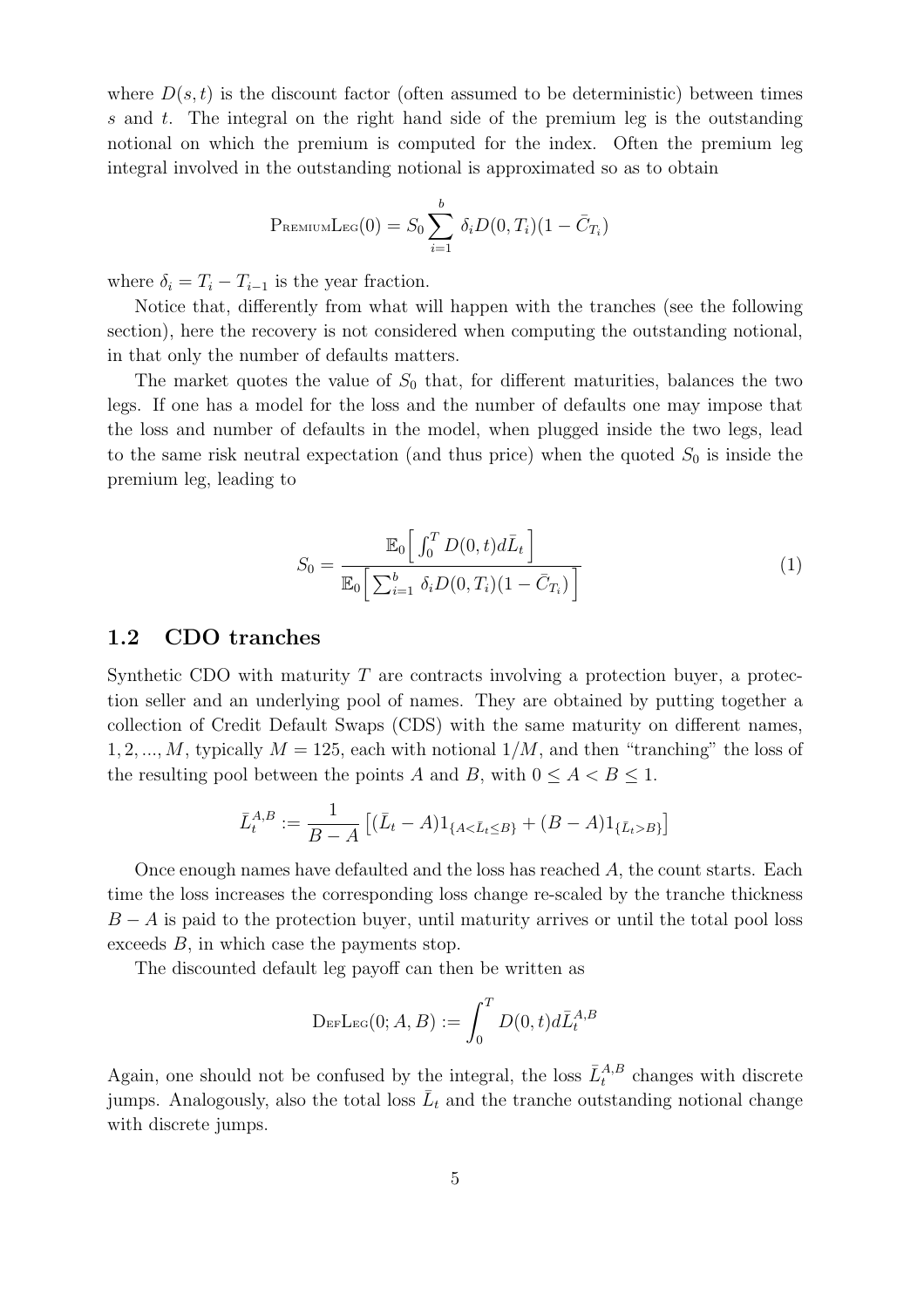As usual, in exchange for the protection payments, a premium rate  $S_0^{A,B}$  $_0^{A,B}$ , fixed at time  $T_0 = 0$ , is paid periodically, say at times  $T_1, T_2, \ldots, T_b = T$ . Part of the premium can be paid at time  $T_0 = 0$  as an upfront  $U_0^{A,B}$  $_{0}^{A,B}$ . The rate is paid on the "survived" average tranche notional, leading to the following discounted payoff for the premium leg

$$
P_{REMIUMLEG}(0; A, B) := U_0^{A,B} + \sum_{i=1}^{b} D(0,T_i) S_0^{A,B} \int_{T_{i-1}}^{T_i} (1 - \bar{L}_t^{A,B}) dt.
$$

If we assume that the payments are made on the notional remaining at each payment date  $T_i$ , rather than on the average in  $[T_{i_1}, T_i]$ , the premium leg can be written as

$$
P_{REMIUMLEG}(0; A, B) = U_0^{A,B} + S_0^{A,B} \sum_{i=1}^b \delta_i D(0, T_i) (1 - \bar{L}_{T_i}^{A,B})
$$

where  $\delta_i = T_i - T_{i-1}$  is the year fraction.

When pricing CDO tranches, one is interested in the premium rate  $S_0^{A,B}$  $n^{A,B}$  that sets to zero the risk neutral price of the tranche. The tranche value is computed taking the (risk-neutral) expectation (in  $t = 0$ ) of the discounted payoff consisting on the difference between the default and premium legs above. We obtain

$$
S_0^{A,B} = \frac{\mathbb{E}_0 \left[ \int_0^T D(0,t) d\bar{L}_t^{A,B} \right] - U_0^{A,B}}{\mathbb{E}_0 \left[ \sum_{i=1}^b \delta_i D(0,T_i) (1 - \bar{L}_{T_i}^{A,B}) \right]}
$$
(2)

The above expression can be easily recast in terms of the upfront premium  $U_0^{A,B}$  $\int_0^{A,B}$  for tranches that are quoted in terms of upfront fees.

The tranches that are quoted on the market refer to standardized pools. Let us consider for example the DJ<sub>1</sub>-TRAXX index, referring to the most liquid  $M = 125$  names in the European CDS market. This index can indeed be traded in terms of leveraged tranches, in the same way as standard CDO's are traded. The fundamental variable on which we now have to concentrate is the total portfolio loss. Tranches with different seniorities are traded in the market. The main difference with respect to generic CDO's is that now tranches are standardized. That means that standard attachment points are used. For the DJ-iTRAXX Europe, the traded tranches are: an equity tranche, responsible for all losses between 0% and 3%, then other mezzanine and senior tranches covering 3%-6%, 6%-9%, 9%-12% and 12%-22%. For the main US index, the DJ CDX NA the tranche sizes are different: 0%-3%, 3%-7%, 7%-10%, 10%-15% and 15%-30%.

The market quotes either the periodic premiums rate  $S_0^{A,B}$  $_{0}^{A,B}$  of these tranches or their upfront premium rate  $U_0^{A,B}$  $_0^{A,B}$  for maturities  $T = 3y, 5y, 7y, 10y$ . Tranches with low detachment points ( $B \leq 3\%$ ) are usually quoted in terms of the upfront premium, while tranches with higher detachment points are quoted in terms of the periodic premium. The equity tranche is quoted by the upfront amount needed to make it fair when a running spread of 500bp is taken as periodic spread in the premium leg.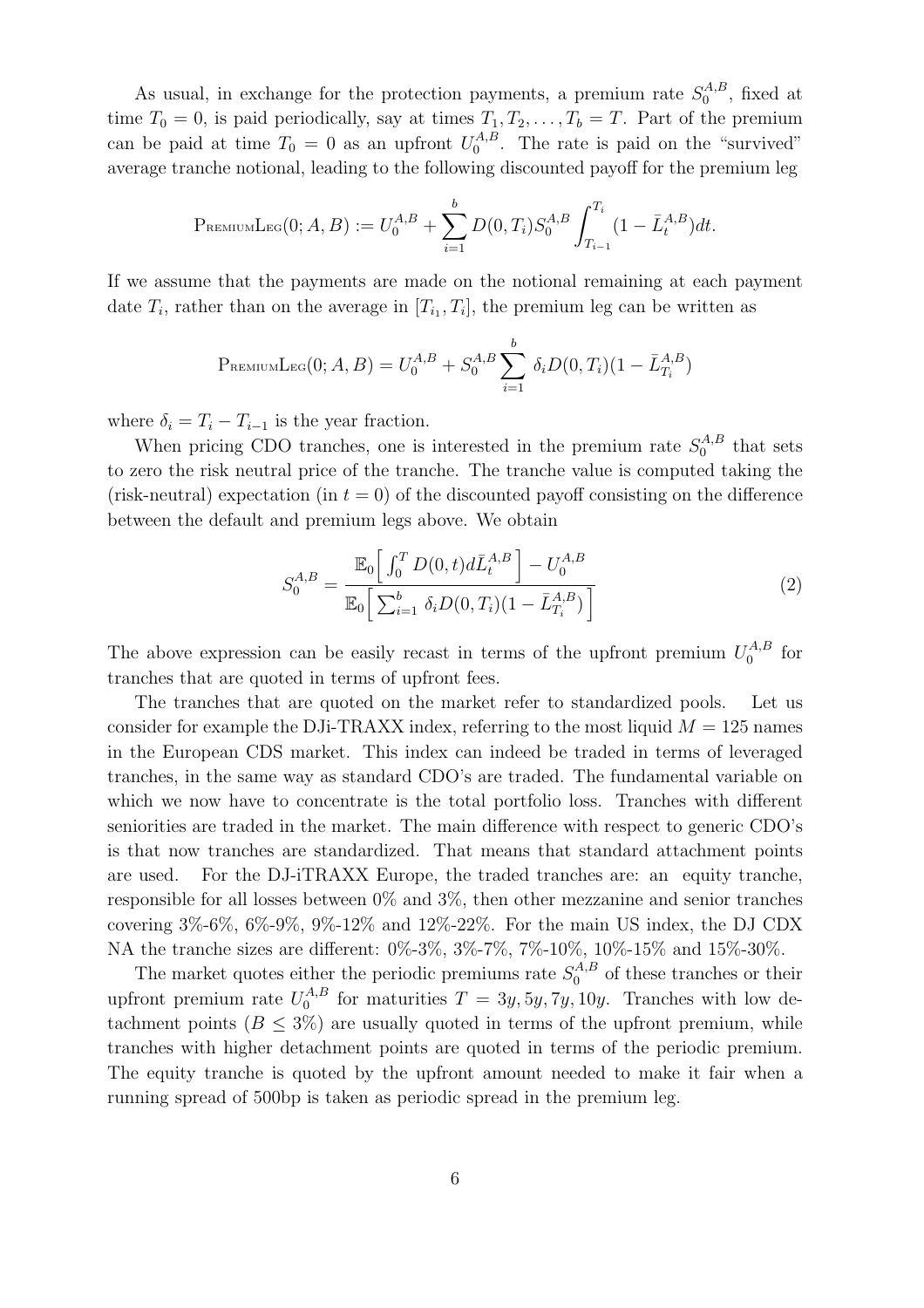## 2 Modeling framework and model definition

The no-arbitrage expressions for the quoted spread of credit indices, given by equation (1), and of CDO tranches, given by equation (2), show that the only information we can infer from market quotes are expected quantities, while we lack direct information about dependencies across single names. In particular credit indices depend both on expected portfolio cumulated loss and on expected number of defaults, while CDO tranches depend only on expected tranched portfolio cumulated loss.

These market data suggest to model loss-related quantities, i.e. portfolio cumulated loss and number of defaults, directly as fundamental objects, rather than patching single default models through a copula.

Since both the loss and the default counting process are jump processes, we now specify some technical assumptions on jump processes. We assume our jump processes to be right continuous with left limits. With the notation  $dX_t$ , where  $X_t$  is such a jump process, we actually mean the jump size of process  $X$  at time  $t$  if  $X$  jumps at  $t$ , and zero otherwise, or, in other terms, pathwise,  $dX_t = X_t - X_{t-}$ , where in general we define  $X_{t^-} := \lim_{h \downarrow 0} X_{t-h}.$ 

#### 2.1 Non-arbitrage constraints

The portfolio cumulated loss  $(\bar{L}_t)$  and the re-scaled number of defaults  $(\bar{C}_t)$  cannot be independently modelled, since they are coupled by the forward realization of the recovery rate  $(R_t)$  at default dates, which we could call "instantaneous recovery".

$$
\bar{L}_T = \int_0^T [1 - R_{s^-}(\bar{C}_{s^-})] d\bar{C}_s.
$$

Notice that, in general, the recovery rate  $R_t$  depends on the number of defaults and possibly on other random sources. However, here we assume  $R_t$  to be possibly stochastic only via the number of defaults.

As a first approach we choose to model directly the number of defaults and to introduce an average recovery rate  $(R_{EC})$  defined by

$$
\mathrm{Rec}(T):=\frac{\int_0^T R_{s^-}(\bar{C}_{s^-})d\bar{C}_s}{\int_0^T d\bar{C}_s}
$$

to model the portfolio cumulated loss, as given through direct substitution by

$$
\bar{L}_T = \bar{C}_T (1 - \text{Rec}(T))
$$
\n(3)

The recovery rate is not arbitrary, but it must be constrained in order to ensure that the resulting dynamics is arbitrage free.

In order to ensure an arbitrage-free dynamics, the portfolio cumulated loss and the (re-scaled) number of defaults must be non-decreasing processes taking values in the [0, 1] interval, the increments of the former always smaller or equal than the increments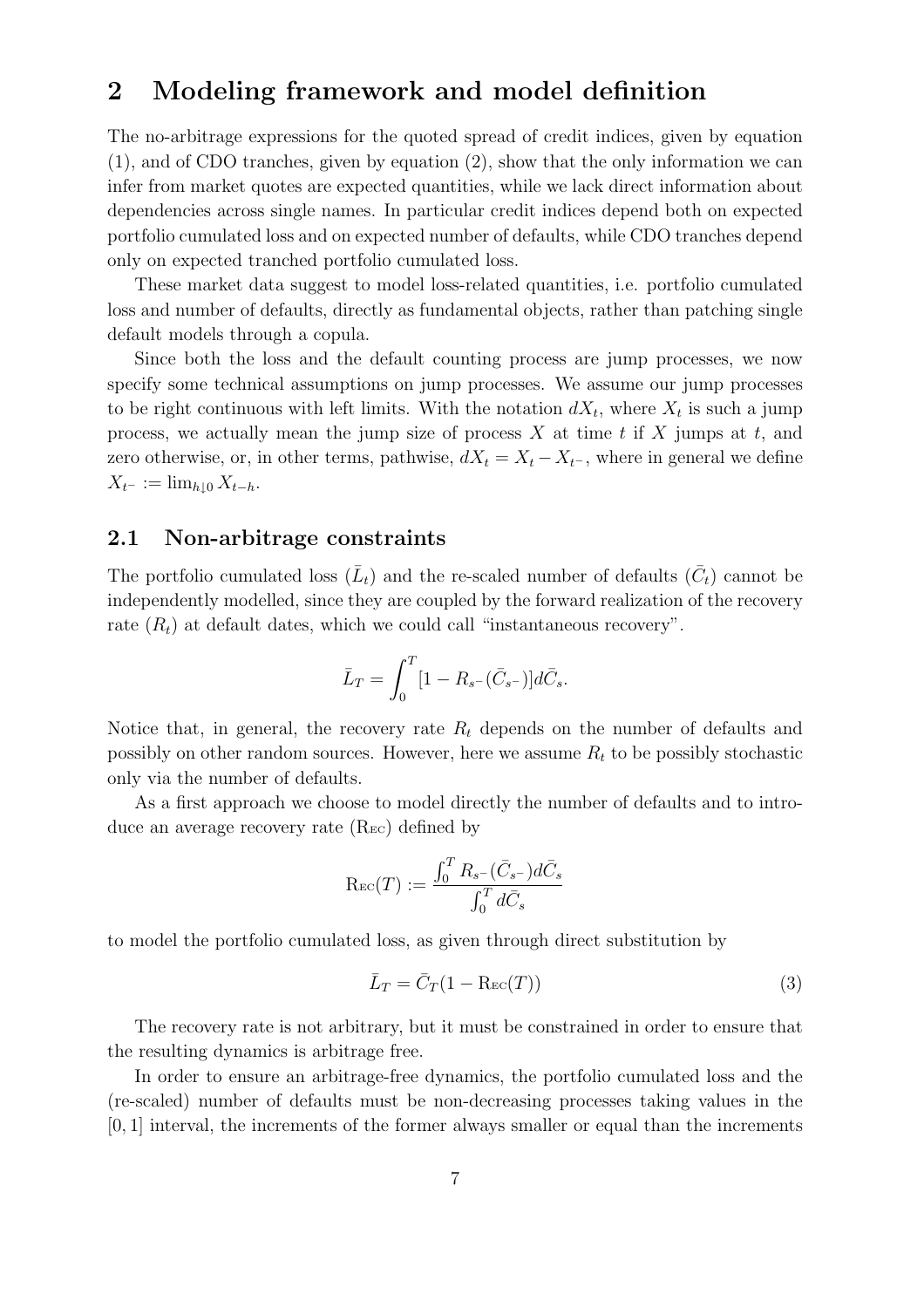of the latter. In the following we further assume, for the sake of simplicity, that  $\bar{L}_0 = 0$ and  $\bar{C}_0 = 0$  too, i.e. no defaults have occurred before the initial time 0.

Any choice of the function  $R_s(\cdot)$  which is bounded in the interval [0, 1] for all times s leads to a mean recovery rate  $(R_{EC})$  ensuring the no-arbitrage constraint by construction. A simple prescription is to take a constant value. In the following we select  $R_t = 40\%$ for any time t, namely  $\text{R}_{\text{EC}} = 40\%$ .

**Remark 2.1.** As an alternative formulation we can consider the portfolio cumulated loss as the fundamental object to model. In this case we have to reformulate the non-arbitrage constraint by taking into account that the recovery rate goes to zero for maximum loss. We address this issue, and discuss further recovery models, in the second part of the paper.

#### 2.2 The basic GPL dynamical model

The basic Generalized Poisson Loss (GPL) model can be formulated as follows. Consider a probability space  $(\Omega, \mathcal{G}, \mathcal{G}_t, \mathbb{Q})$  ( $\mathbb Q$  is the risk neutral measure, the related expectation conditional on  $\mathcal{G}_t$  is denoted by  $\mathbb{E}_t$ ) supporting a number n of independent Poisson processes  $N_1, \ldots, N_n$  with time-varying intensities  $\lambda_1, \ldots, \lambda_n$ . Define the stochastic process

$$
Z_t := \sum_{j=1}^n \alpha_j N_j(t),
$$

for integers  $\alpha_1, \ldots, \alpha_n$ , and model the number of defaults in the pool of names as  $Z_t$ . One possible choice is  $\alpha_j = j$ , so that in this case

$$
Z_t = N_1(t) + 2N_2(t) + 3N_3(t) + \ldots + nN_n(t).
$$

If  $N_1$  jumps there has been just one default (idiosyncratic risk), if  $N_n$  jumps there are n defaults and the whole pool defaults one shot (systemic risk), otherwise for other  $N_i$ 's we have intermediate situations (contagion, sectors, etc). This model explicitly contemplates the possibility of multiple defaults in small time intervals, contrary for example to Schönbucher (2005) and Errais, Giesecke and Goldberg (2006). Multiple defaults are allowed for example also in Putyatin et al. (2006). Notice also that limiting ourselves to some values of  $\alpha$  can be interpreted in turn as the missing  $\alpha$ 's being there with zero intensity. So in this sense the real parameters of the model are the intensities and one can always think of the  $\alpha$ 's as all being there.

It was recently brought to our attention that a similar approach considering dL rather than  $L$  is pursued by Elouerkhaoui (2006), who links the resulting loss process to a model consistent with single names connected through a Marshall-Olkin copula. See also the earlier work of Lindskog and McNeil (2003).

A drawback of our model is that the number of defaults in time may increase without limit. If our pool contains  $M$  names, we may then consider as actual number of defaults

$$
C_t := \min(Z_t, M) = Z_t 1_{\{Z_t < M\}} + M 1_{\{Z_t \ge M\}}
$$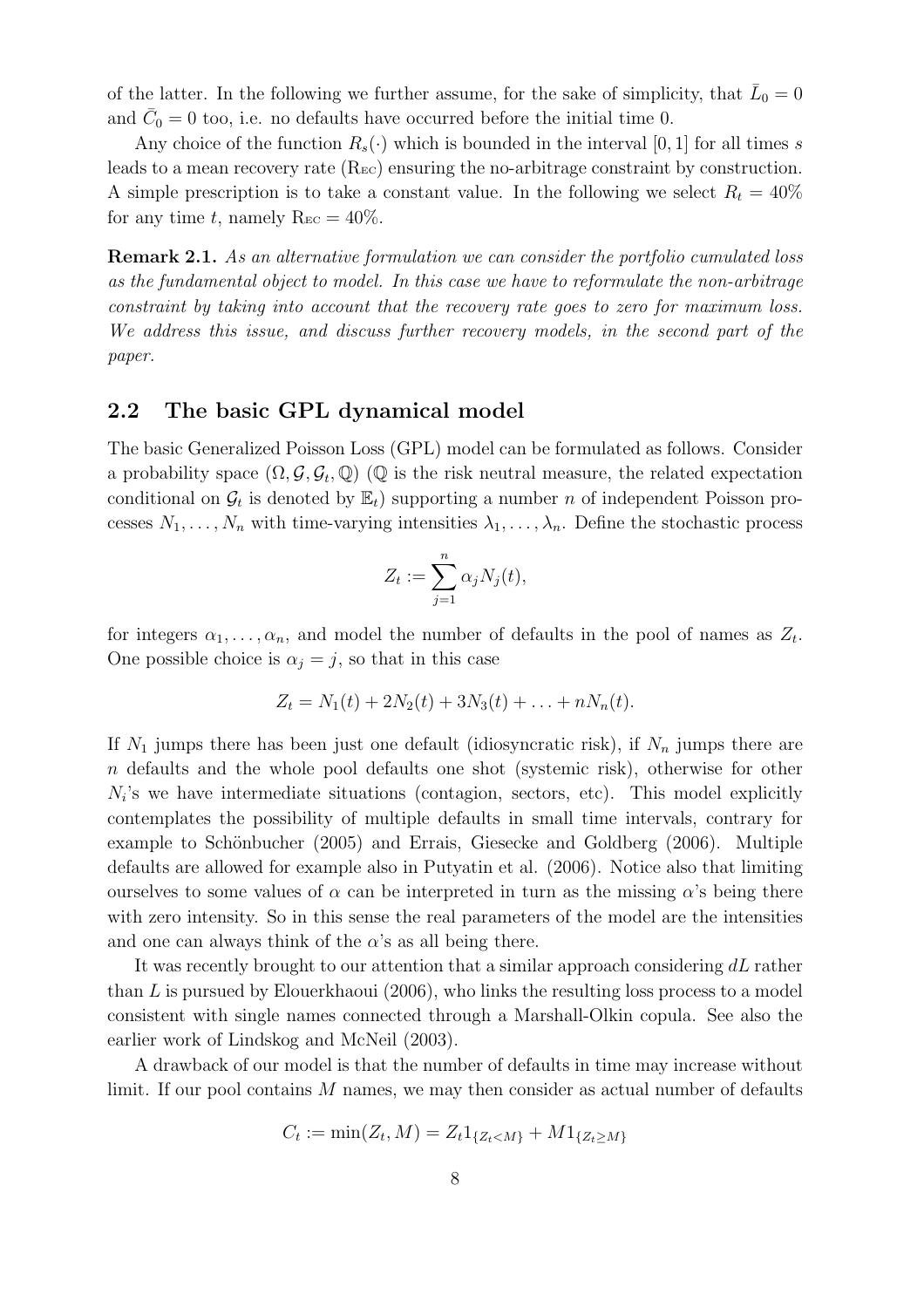In turn the re-scaled number of defaults can be defined as

$$
\bar{C}_t:=\frac{1}{M}C_t
$$

while the portfolio cumulated loss is given by substituting  $\bar{C}_t$  into equation (3).

If  $Z_t$  has a known distribution, the distribution of  $C_t$  can be easily derived as a byproduct. Indeed,

$$
\mathbb{Q}(C_t \le x) = 1_{\{x < M\}} \mathbb{Q}(Z_t < x) + 1_{\{x \ge M\}}.
$$

The related density (defined on integer values since the law is discrete) is

$$
p_{C_t}(k) = p_{Z_t}(k)1_{\{k < M\}} + \mathbb{Q}(Z_t \ge M)1_{\{k = M\}}.
$$

The distribution of  $Z_t$  (and thus of  $C_t$ ) is directly known through its characteristic function. Indeed, compute the characteristic function of  $Z_t$ ,

$$
\varphi_{Z_t}(u) := \mathbb{E}_0[\exp(iuZ_t)] = \int_0^\infty \exp(iux)p_{Z_t}(x)dx
$$

i.e. the Fourier transform of the density  $p_{Z_t}$  of the random variable  $Z_t$ . We have easily, thanks to independence of different  $N_i$ 's,

$$
\varphi_{Z_t}(u) = \prod_{j=1}^n \mathbb{E}_0[\exp(iu\alpha_j N_j(t))] = \prod_{j=1}^n \varphi_{N_j(t)}(\alpha_j u),
$$

where now  $\varphi_{N_j(t)}$  is the characteristic function of the Poisson process  $N_j$ . Since we know the characteristic function of the Poisson law, we may write

$$
\varphi_{Z_t}(u) = \exp\left[\sum_{j=1}^n \Lambda_j(t) \left(e^{i\alpha_j u} - 1\right)\right]
$$
\n(4)

where we define  $\Lambda_j(t) := \int_0^t \lambda_j(v) dv$  to be the cumulated intensity at time t. The density of  $Z_t$  can be obtained as the inverse Fourier transform of  $\varphi_{Z_t}(u)$ .

If one wishes to avoid Fourier methods there are alternative possibilities for finding the law of  $Z_t$ . Indeed, given the vector  $\alpha = [\alpha_1, \ldots, \alpha_n]$  of possible jump sizes for  $Z_t$ , for any possible value k of  $Z_t$  define the sets

$$
A_k^{\alpha} := \{ [m_1, \ldots, m_n] : m_1, \ldots, m_n \in \mathbb{N} \cup \{0\}, \ \alpha_1 m_1 + \ldots + \alpha_n m_n = k \}.
$$

The set  $A_k^{\alpha}$  is the set of all possible values of the constituent Poisson processes  $[N_1, ..., N_n]$ leading to  $Z_t$  having the value k. It is a finite set, given non-negativeness of the m's. Determining  $A_k^{\alpha}$  amounts to solving a linear Diophantine equation in dimension n, a problem for which integer programming algorithms are available. Once the  $A_k^{\alpha}$  have been determined, we compute the law of  $Z_t$  as follows:

$$
\mathbb{Q}(Z_t = k) = \sum_{m \in A_k^{\alpha}} \mathbb{Q}(N_1(t) = m_1, \dots, N_n(t) = m_n) = \sum_{m \in A_k^{\alpha}} \prod_{j=1}^n \mathbb{Q}(N_j(t) = m_j)
$$
(5)

where terms in products are known from the Poisson law and we have used independence of the  $N_j$ 's.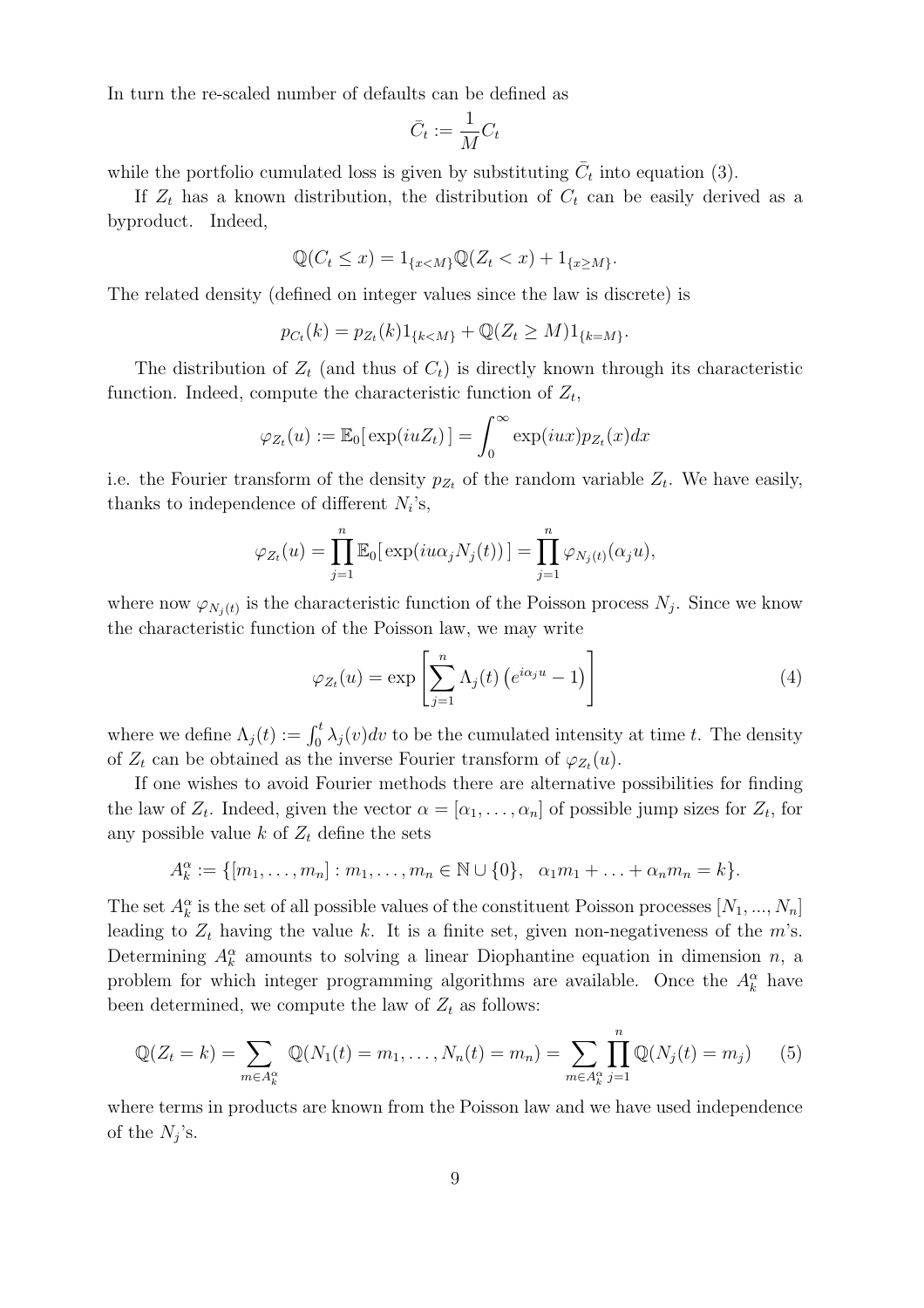#### 2.3 Default intensity

An important feature of loss models is to link default intensities jumps to loss dynamics, so that the default intensity decreases, as long as loss increases, and it is equal to zero when the whole portfolio has defaulted.

Let us consider the compensator  $A_t$  of the default-counting point process  $C_t$ , namely the nondecreasing predictable process that added to a local martingale gives  $C_t$  itself (Doob-Meyer decomposition), satisfying

$$
\mathbb{E}_t[C_T - A_T] = C_t - A_t,
$$

see for example Giesecke and Goldberg (2005). A can be computed as

$$
A_T := \lim_{h \downarrow 0} \int_0^T \frac{\mathbb{E}_t[C_{t+h} - C_t]}{h} dt = \lim_{h \downarrow 0} \int_0^T \frac{\mathbb{E}_t[\min(Z_{t+h} - Z_t, M - Z_t)1_{\{Z_t < M\}}]}{h} dt
$$
  

$$
= \lim_{h \downarrow 0} \int_0^T \frac{\mathbb{E}_t[\sum_{j=1}^n \min(\alpha_j, M - Z_t)1_{\{Z_t < M\}}1_{\{Z_{t+h} - Z_t = \alpha_j\}}]}{h} dt
$$
  

$$
= \lim_{h \downarrow 0} \int_0^T \frac{\sum_{j=1}^n \min(\alpha_j, M - Z_t)1_{\{Z_t < M\}} \mathbb{E}_t[1_{\{Z_{t+h} - Z_t = \alpha_j\}}]}{h} dt
$$

so that, with a final calculation,

$$
A_T = \int_0^T \sum_{j=1}^n \min(\alpha_j, (M - Z_{t-})^+) \lambda_j(t) dt
$$
 (6)

where we have taken the left limit in the integrand to ensure its left-continuity (and hence predictability).

If  $A_t$  is absolutely continuous, as in our case, its density is known as the intensity of the process  $C_t$ , and is given by

$$
h_C(t) = \sum_{j=1}^{n} \min(\alpha_j, (M - Z_{t-})^+) \lambda_j(t).
$$
 (7)

The intensity h goes to zero when the whole portfolio has defaulted, as expected. Further, if all the amplitudes  $\alpha_i$  are greater than zero, as with the choice  $\alpha_i = j$ , the intensity  $h_C$  jumps whenever the default-counting process  $C$  jumps.

Remark 2.2. A possible generalization of the GPL model which can show a wider class of default intensities can be obtained if we redefine  $C_t$  in a more general fashion as

$$
C_t := \Psi(Z_t)
$$

where  $\Psi : \mathbb{R}_0^+ \to [0, 1]$  is non-decreasing and deterministic. The default intensity is

$$
h_C(t) = \sum_{j=1}^{n} (\Psi(Z_{t-} + \alpha_j) - \Psi(Z_{t-})) \lambda_j(t)
$$

We plan to address this generalization in future works.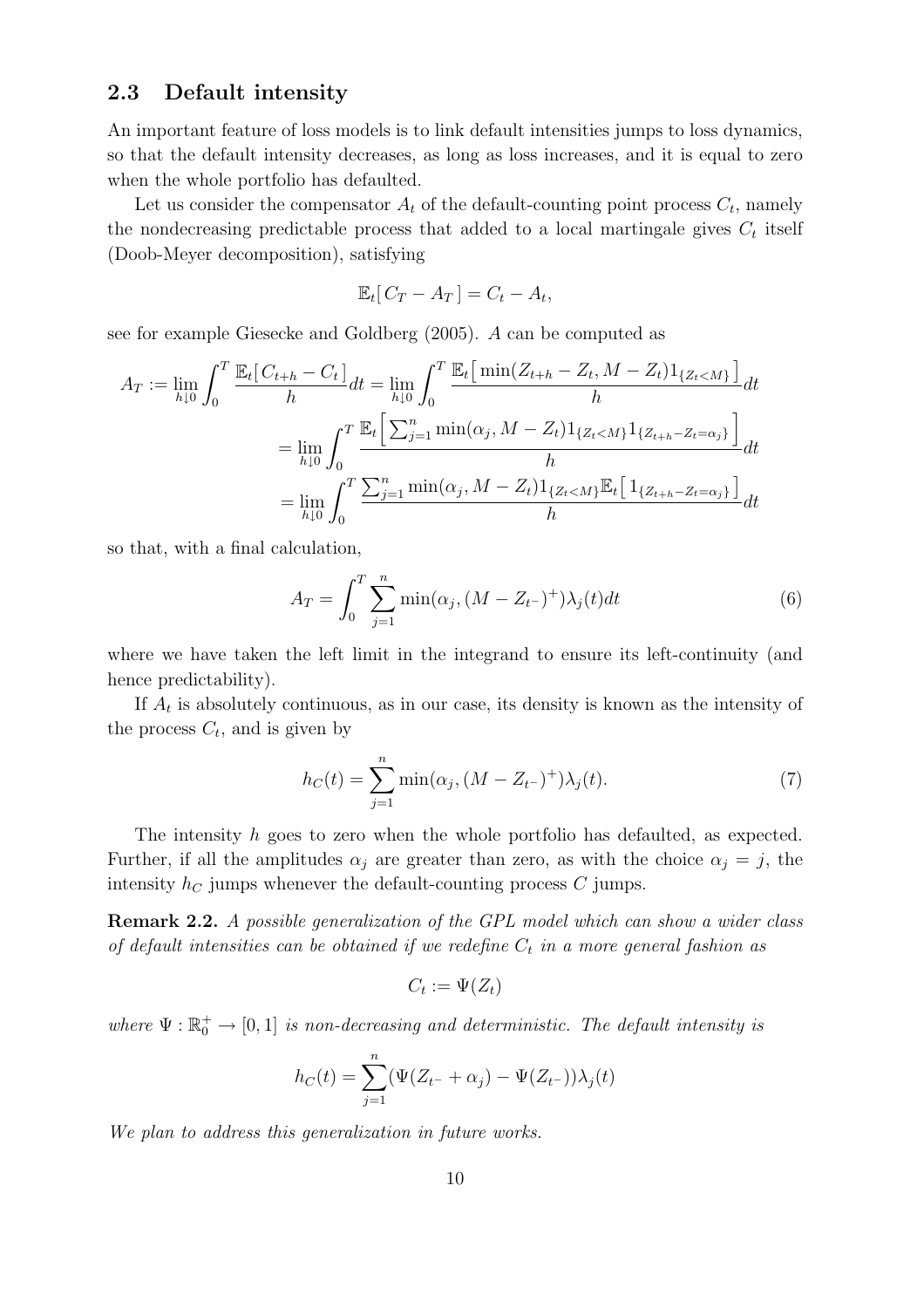**Remark 2.3.** The default intensity  $h<sub>C</sub>$  in the basic GPL model is a stochastic object only through its dependence on the process  $Z_t$ . However, it is possible to extend the GPL model by considering the Poisson intensities  $\lambda_j$  as stochastic processes, e.g. following a Gamma or CIR process. In this case the default intensity  $h<sub>C</sub>$  acquires a new source of stochasticity. We address such extensions in the second part of the paper, in relationship with credit index options.

#### 2.4 Equivalent formulation as Generalized Poisson Process

The process  $Z_t$  can also be characterized as a so called generalized Poisson process (GPP, hence the name GPL for the loss model). A generalized Poisson process has the same properties as a Poisson process with the exception of the possibility to allow for multiple jumps. A (time-homogeneous) GPP  $J_t$  is defined as a process with stationary independent increments, where the increments of  $J_t$  may amount to positive integer values  $0 < \alpha_1 < \alpha_2 < \ldots < \alpha_n$ . The probability to have a jump of size  $\alpha_k$  given that there has been at least one jump of any positive size satisfies

$$
\lim_{h \to 0} \mathbb{Q}\{J_{t+h} - J_t = \alpha_k | J_{t+h} - J_t \ge \alpha_1\} = p_k.
$$
\n(8)

Also, the probability of having no jumps up to time  $t$  and to have at least one jump in arbitrarily small times is

$$
\mathbb{Q}(J_t=0) = \exp(-\lambda t), \quad \lim_{h \to 0} \mathbb{Q}\{J_h > 0\}/h = \lambda,
$$

exactly as for the standard Poisson process. But, differently from the generalized Poisson process satisfying  $(8)$ , the standard Poisson process  $N_t$  satisfies

$$
\lim_{h \to 0} \mathbb{Q}\{N_{t+h} - N_t \ge 2 | N_{t+h} - N_t \ge 1 \} = 0.
$$

Now let us go back to  $Z_t$ . In case we take time homogeneous Poisson processes  $N_j$ with constant intensities  $\lambda_j$ , our process above for  $Z_t$  is the same as a GPP  $J_t$  with the same  $\alpha$ 's and multiple jump probabilities  $p_i$  and intensity  $\lambda$  given by

$$
p_i = \frac{\lambda_i}{\sum_{j=1}^n \lambda_j}, \quad \lambda = \sum_{j=1}^n \lambda_j.
$$
 (9)

In other terms, our linear combination of Poisson processes is the same as a generalized Poisson process allowing for multiple jumps with given probabilities. The two processes do not coincide only as far as marginal distributions (or characteristic functions) are concerned, but share the same finite dimensional distributions, and are thus the same process from the process law point of view.

#### 2.5 Equivalent formulation as Compound Poisson Process

One more way of looking at our process is the compound Poisson process. Indeed, at any time t our process  $Z_t$  has the same characteristic function as a particular compound Poisson process. Consider the following compound Poisson process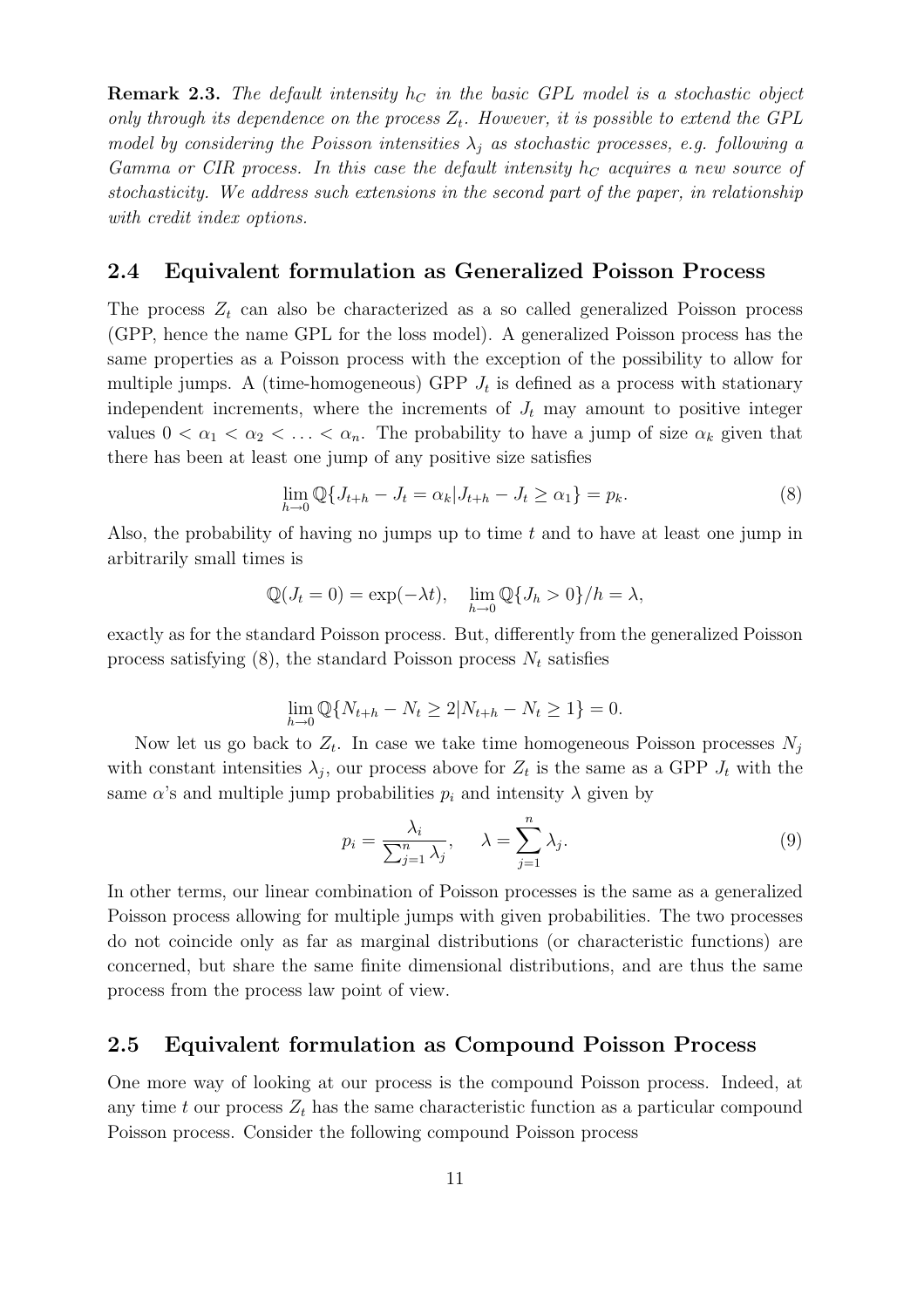$$
X_t = \sum_{j=1}^{N_t} Y_j,
$$

where N is a standard Poisson process with intensity  $\lambda$  and the  $Y_i$ 's are i.i.d random variables, independent of  $N$ , and with distribution given by

$$
Y_j \sim \begin{cases} \alpha_1 & \lambda_1 / (\sum_{k=1}^n \lambda_k) \\ \alpha_2 & \lambda_2 / (\sum_{k=1}^n \lambda_k) \\ \vdots \\ \alpha_n & \lambda_n / (\sum_{k=1}^n \lambda_k) \end{cases}
$$

If, as before, we define  $\lambda$  as in (9), then the compound Poisson process  $X_t$  has the same characteristic function, at all times t, as our process  $Z_t$  for the default counting function. The finite dimensional distributions of the two processes coincide as well, so that substantially  $Z_t$  and  $X_t$  are the same process. This is easily checked by writing the finite dimensional distributions in terms of independent increments, while recalling that both  $Z_t$  and  $X_t$  have stationary independent increments. Finally, we notice that also Di Graziano and Rogers (2005) in some of their formulations obtain a compound Poisson process for the loss distribution.

**Remark 2.4.** The marginal distributions of compound Poisson processes can be explicitly calculated in closed form if the jump amplitude Y has a discrete-valued distribution, since it is possible to find a relationship, known as Panjer recursion, between the probability densities  $p_{X_t}(n)$  and  $p_{X_t}(n-1)$ . By following Hess et al. (2002), we can write for  $k \in [1, n]$  and in the case  $\alpha_i = j$ 

$$
p_{X_t}(0) = \exp(-\lambda t), \quad p_{X_t}(k) = \frac{1}{k} \sum_{j=1}^k j \lambda_j t p_{X_t}(k-j)
$$

If we expand the recursion for each  $k$ , we get equation  $(5)$ , previously obtained by general considerations.

## 3 Numerical results

The GPL model is calibrated to the market quotes observed on March 6, 2006. Deterministic discount rates are listed in Table 1, while tranche data and DJi-TRAXX fixings are listed in Table 2. All calibrations assume  $R = 40\%$ .

The model parameters fixed by the calibration procedure are the amplitudes  $\alpha_i$  with  $i = 1 \dots n$ , which can assume only positive integer values, and the cumulated intensities  $\Lambda_i(T)$ , which are real non-decreasing piecewise linear functions in the tranche maturity.

The optimal values for the amplitudes  $\alpha$  are selected, by adding non-zero amplitudes one by one, as follows:

1. set  $\alpha_1 = 1$  and calibrate  $\Lambda_1$ ;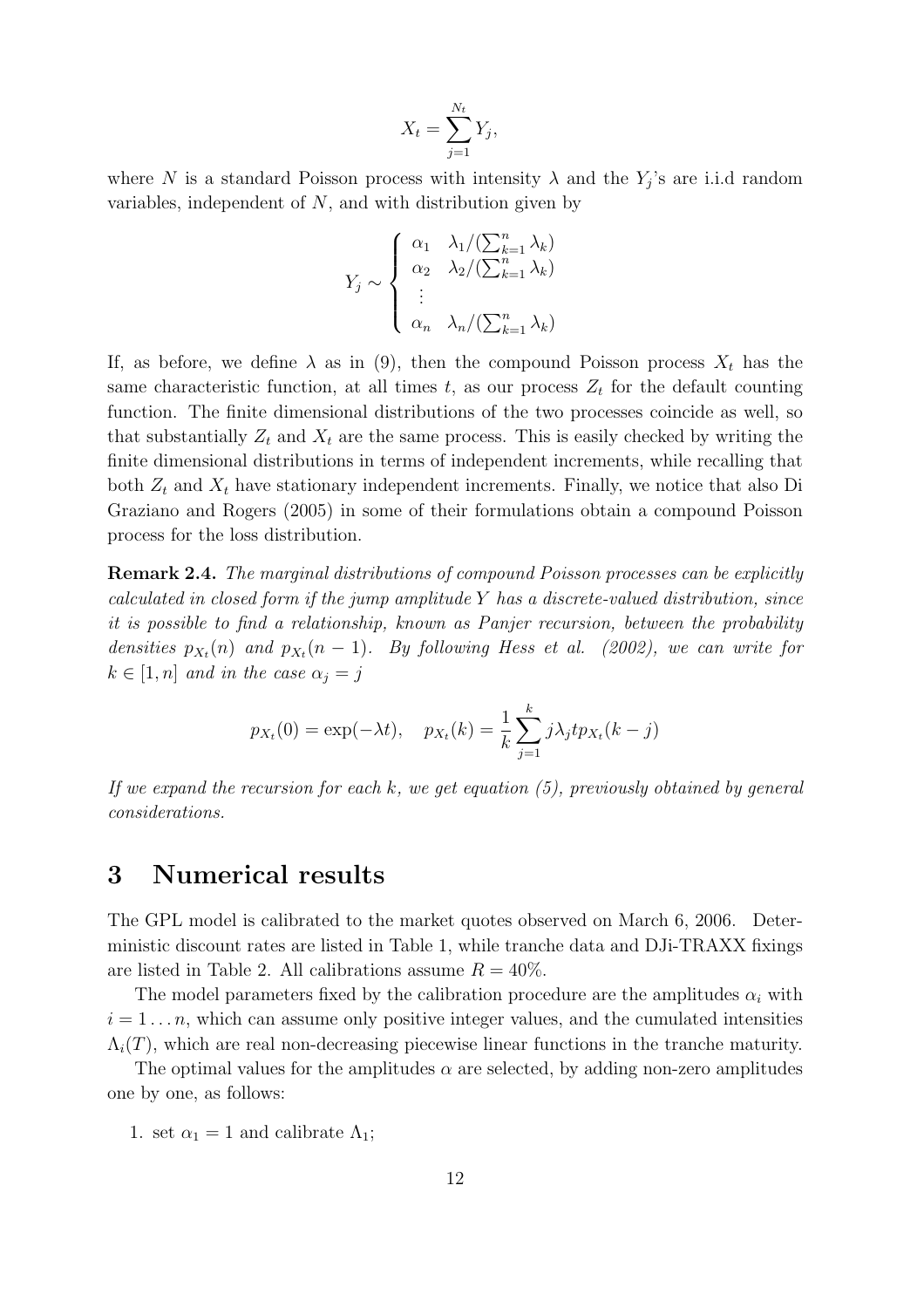- 2. add the amplitude  $\alpha_2$  and find its best integer value by calibrating the cumulated intensities  $\Lambda_1$  and  $\Lambda_2$ , starting from the previous value for  $\Lambda_1$  as a guess, for each value of  $\alpha_2$  in the range [1, 125],
- 3. repeat the previous step for  $\alpha_i$  with  $i = 3$  and so on, by calibrating the cumulated intensities  $\Lambda_1, \ldots, \Lambda_i$ , starting from the previously found  $\Lambda_1, \ldots, \Lambda_{i-1}$  as initial guess, until the calibration error is under a pre-fixed threshold or until the intensity  $\Lambda_i$  can be considered negligible.

The objective function  $f$  to be minimized in the calibration is the squared sum of the errors shown by the model to recover the tranche and index market quotes weighted by market bid-ask spreads:

$$
f(\alpha, \Lambda) = \sum_{i} \epsilon_i^2, \quad \epsilon_i = \frac{x_i(\alpha, \Lambda) - x_i^{\text{Mid}}}{x_i^{\text{Bid}} - x_i^{\text{Ask}}}
$$
(10)

where the  $x_i$ , with i running over the market quote set, are the index values  $S_0$  for DJi-TRAXX index quotes, and either the index periodic premiums  $S_0^{A,B}$  $n_0^{A,B}$  or the upfront premium rates  $U^{A,B}$  for the DJi-TRAXX tranche quotes.

#### 3.1 Calibration of CDO indices and tranches

As a first calibration example we consider data coming from standard DJi-TRAXX tranches up to a maturity of seven years with constant recovery rate of 40%. The calibration procedure selects five Poisson processes as listed in Table 4. The 18 market quotes used by the calibration procedure are almost perfectly recovered. In particular all instruments are calibrated within the bid-ask spread.

One possible comparison of our implied loss distribution according to the GPL model is with the implied loss distribution according to Hull and White's (2005) "perfect copula" approach. The comparison makes sense on a single maturity, being the perfect copula approach inherently static<sup>1</sup>, contrary to our dynamical model. If we compare the implied loss distribution resulting from the calibration of the five year index and tranche quotes with the perfect copula approach as reformulated in Torresetti et al. (2006a), we find a qualitative pattern similar to the pattern we have in Figure 1. Indeed, notice in particular the large portion of mass concentrated near the origin, the subsequent modes when moving along the loss distribution for increasing values, and the bumps in the far tail. These features are common to both approaches, and multiple modes occur also with different methods, see for example Albanese et al. (2005). In our GPL models the bumps in the tails of the loss distributions, which seem to be necessary in order to be able to recover the market quotes, are obtained thanks to the multiple jumps components contributing to the loss distribution. In particular, the components with higher  $\alpha$ 's are giving rise to the little bumps in the far tail of the loss distribution.

<sup>&</sup>lt;sup>1</sup>See Walker (2006) and Torresetti et al. (2006b) on how to improve the perfect copula approach to add constraints ensuring an arbitrage-free dynamics across maturities.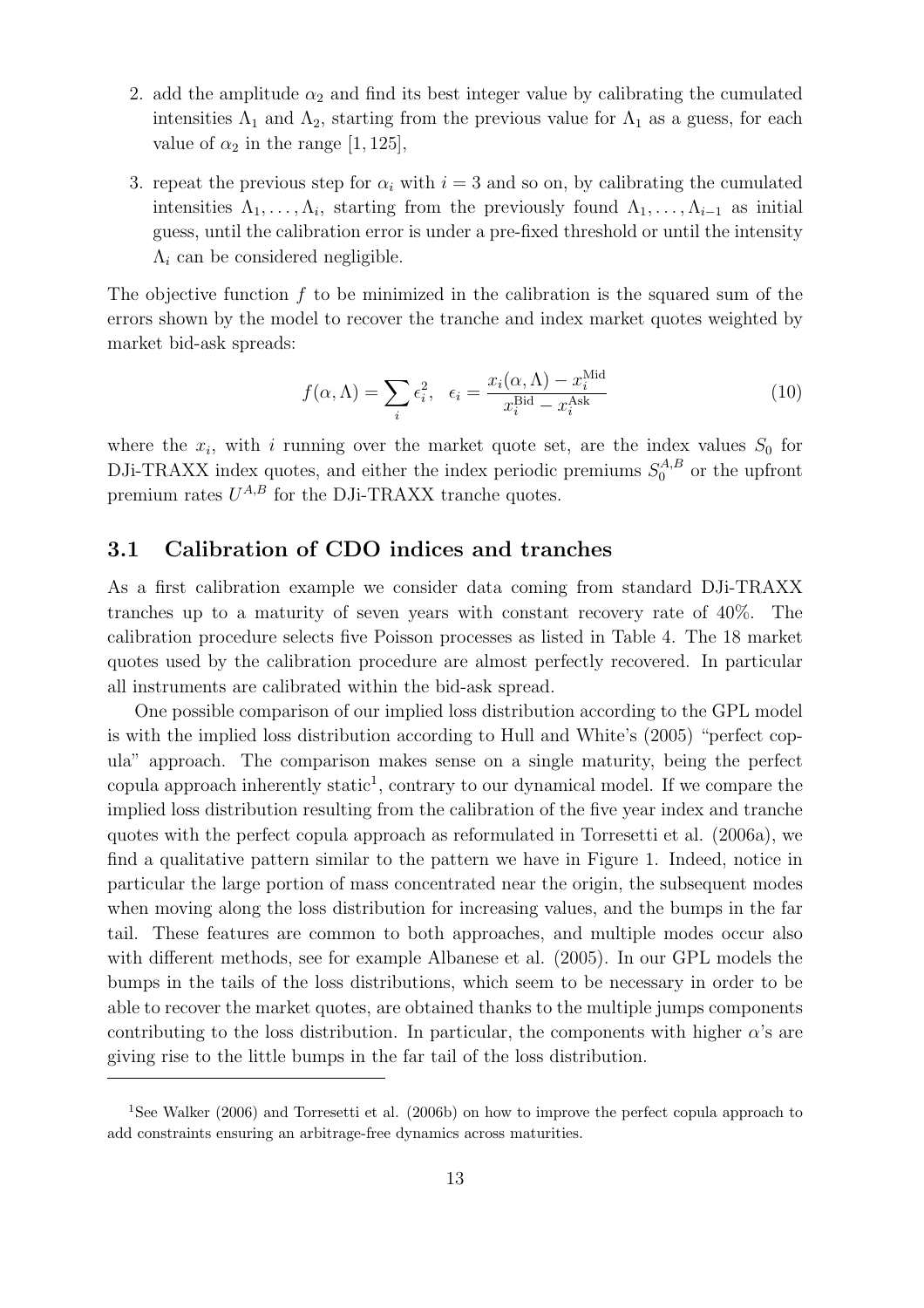

Figure 1: Loss distribution of the basic GPL model for three different maturities drawn as a continuous line. The right-side plots are drawn with different scales to zoom on some fine-grain details of the distribution.

If we repeat the calibration and add the ten year maturity, the calibration errors grow and not all market quotes can be recovered within the market bid-ask spread. In particular, equity and mezzanine tranches of the ten year maturity set are quite out of the bid-ask spread. We see a solution to this problem in the second part of the paper, where we also repeat the calibration at different dates finding that the calibration parameters are quite stable.

### 3.2 Calibration of CDO tranchelets

The market quotes also non-standard tranches, which are quoted over the counter. An interesting case is given by the so called "tranchelets", namely DJi-TRAXX tranches with attachment and detachment points possibly smaller than 3%. On the first of march 2006 we obtain market quotes for a set of tranchelets with maturity of five and seven years (see Table 3).

We calibrate the market data with constant recovery rate of 40%. The calibration procedure selects five Poisson processes as listed in Table 5. The 18 market quotes used by the calibration procedure are recovered, but within an error that is occasionally larger than the bid-ask spread.

## 4 Pricing

The GPL model belongs in the "top-down" approach to credit models, in that we can directly price only products whose payoff depends on the loss distribution rather than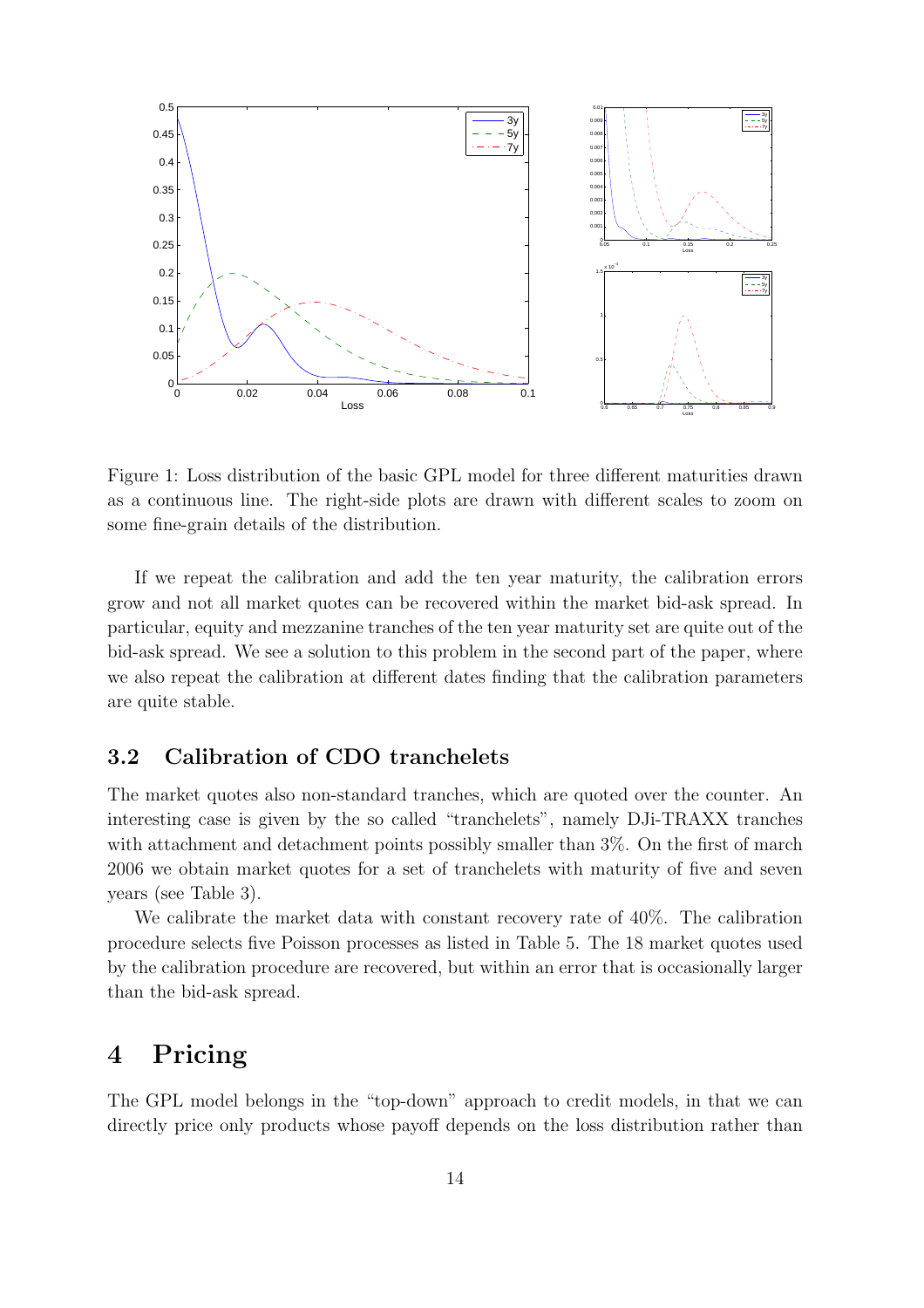on the single default events. Indices, CDO tranches, forward start CDO tranches and tranche options are among such products, whereas, for example, CDO squared are not. However, for products such as CDO squared a random thinning procedure can be considered as a possibility to consistently "zoom" on single name defaults. This possible extension is under investigation and would be based on our earlier expression (7) for the pool default intensity in the GPL model. Alternatively, our model seems to be related to a "bottom-up" approach where single name default dependence is represented through a Marshal-Olkin copula.

Now we hint at pricing products based on the loss distribution such as tranche options, forward start tranches, and so on, with the calibrated model. This task is simple, given knowledge of the marginal and transition distributions for the constituent Poisson processes. Indeed, if we have a payoff or additive portion of a payoff depending on the loss at one single maturity, we simply sample one-shot the independent Poisson laws of the constituent processes  $N_j$  at maturity, add them up using the related multiplicity coefficients  $\alpha_j$ , plug the resulting loss in the payoff portion and average over scenarios. This procedure is substantially maintained also under possible random intensities. Alternatively, we may decide to use the inverse Fourier transform of the known characteristic function of the terminal distribution to obtain the loss density and then integrate numerically the payoff against this density. This approach avoids simulation.

If a payoff is path dependent on the loss we still may simulate the independent increments of the independent constituent Poisson processes  $N_j$  among the relevant instants. Given independence this can be realized by sampling known independent Poisson laws. Once this has been done, we obtain the constituent processes at every relevant time by adding up their increments, and then we obtain the loss at any time by simply adding the constituent processes times their multiplicity coefficients  $\alpha$ . Then we plug each temporal path of the loss distribution in the payoff and average over scenarios. This procedure is substantially maintained also under possible random intensities. Simulation is thus easy and based on the ability to sample from a Poisson law.

## 5 Conclusions and Second Part

We have introduced a dynamical model for the loss distribution of a pool of names. The model builds on the notion of generalized Poisson process, is tractable and can be consistently calibrated to quoted index CDO tranches and tranchelets for several maturities. We have illustrated consistent calibration of the basic model to market CDO index data with different maturities. We have further explained that pricing and in particular simulation with the resulting model is easy.

The second part of the paper shows the extended versions of the GPL models which include direct loss modeling rather than number of defaults, recovery rate specifications and stochastic intensities. We also address issues concerning calibration stability. Further, we plan to analyze credit index options within the extended version of the model, showing which extensions of the GPL model may account for index spread volatility.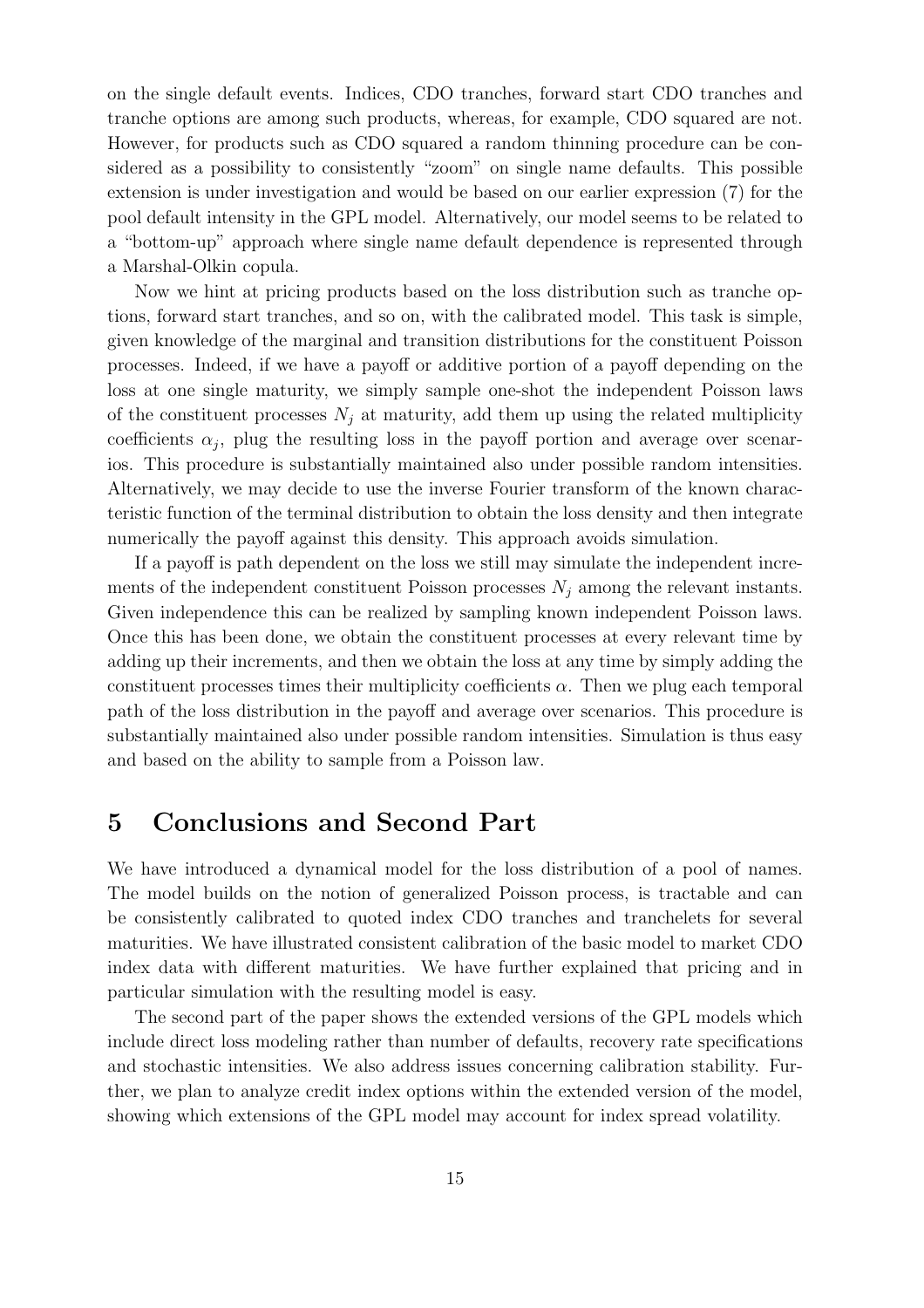# Part II Calibration stability and spread dynamics extensions

In this second part of the paper we address more advanced issues concerning direct loss modeling with the Generalized Poisson Loss (GPL) model introduced in part one (Brigo, Pallavicini and Torresetti (2006a)), and propose enhanced versions of the basic model.

Our basic GPL model can be improved in several respects. First, we review the payoffs of credit index options and leveraged super-senior CDO tranches as fundamental examples motivating the subsequent extensions of the model. Then we introduce the stochastic intensity versions of the basic GPL process to be used later for loss modeling. We introduce explicit stochastic intensities maintaining analytical tractability, leading to the gamma , piecewise gamma, scenario and CIR GPL processes. Then we explain how one can model directly the loss dynamics rather than the number of defaults, as we did instead in the first part, and introduce general recovery assumptions, discussing the link between recovery and pool intensities. We explicitly write the index spread in terms of intensities explaining how this is obtained in our models, with possible benefits of the stochastic intensity extensions. The same benefits would apply in valuation of forward start CDO tranches and tranche options. We finally focus on calibration results and stability when the *loss based* GPL model is used with some minimalist recovery assumptions.

## 6 Market quotes

We briefly review the payoffs of credit indices and of CDO tranches. A detailed discussion is present in the first part of the paper. Then, we discuss the payoff of credit index options and leveraged super-senior CDO tranches as fundamental examples motivating the subsequent extensions of the model.

#### 6.1 Credit indices and CDO tranches

Let us denote by  $\bar{C}(t)$  the number of defaults by t divided by the number of names in the pool. Let us denote the related portfolio cumulated loss by t as  $\bar{L}(t)$ . We may write the following general expression at initial time 0 for the credit index spread quoted by the market:

$$
S_0 := \frac{\mathbb{E}_0\left[\int_0^{T_b} D(0, t) d\bar{L}_t\right]}{\mathbb{E}_0\left[\sum_{i=1}^b \delta_i D(0, T_i)(1 - \bar{C}_{T_i})\right]}
$$
(11)

where  $\{T_i : i = 1...b\}$  is the premium leg time-structure,  $T_0 = 0$  and  $\delta_i = T_i - T_{i-1}$  is the year fraction. We are assuming that no default has happened before trade date, i.e.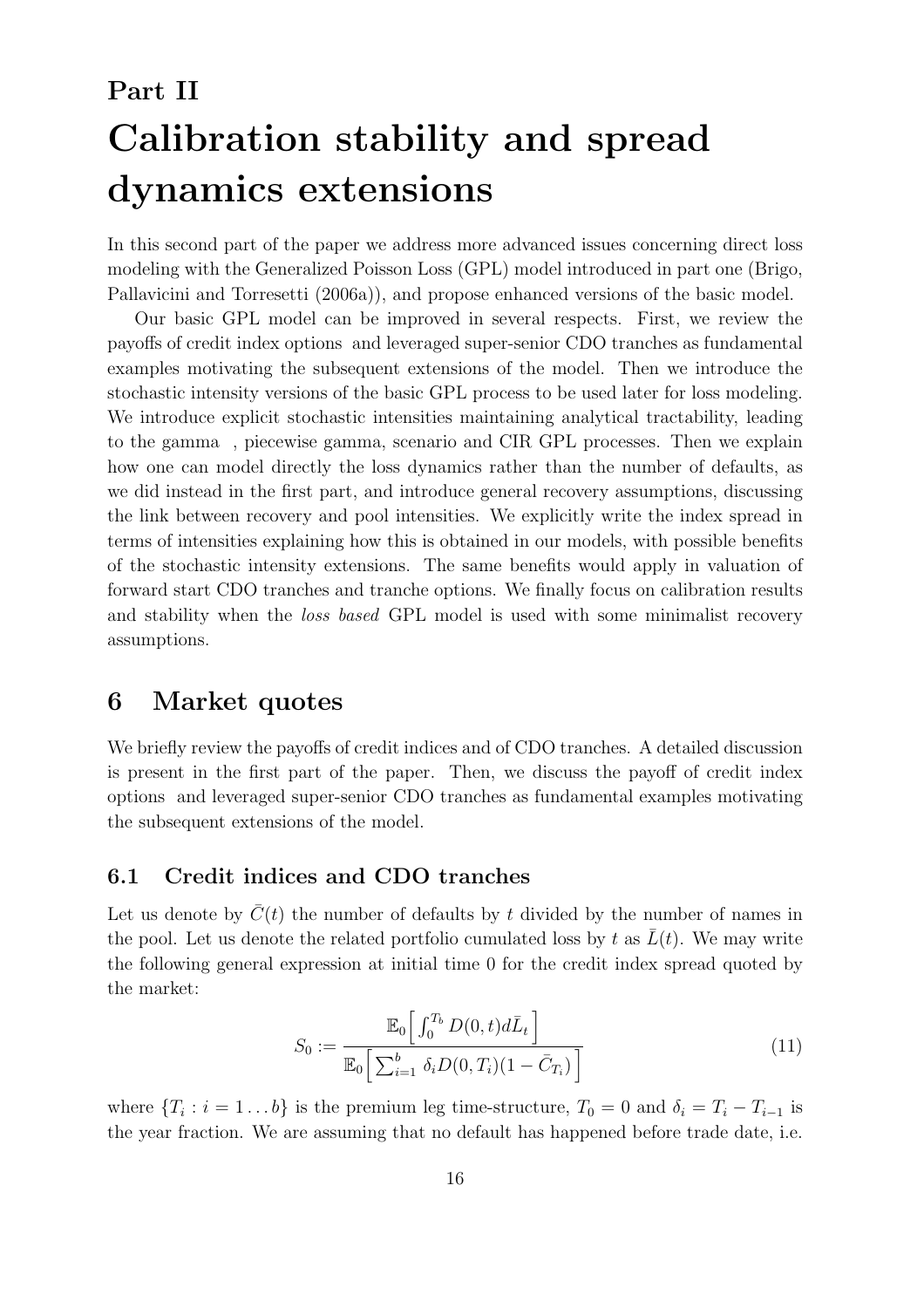$\bar{C}_0 = 0$  and  $\bar{L}_0 = 0$ . The denominator in (11) is the spot index risky-duration or annuity. The forward annuity at time  $T$  is defined as

$$
\Theta_T := \mathbb{E}_T \left[ \sum_{i=1}^b \delta_i D(T, T_i) (1 - \bar{C}_{T_i}) 1_{\{T_i > T\}} \right]
$$

It is useful to introduce the forward index that ignores defaults occurred before the index fixing in determining the default leg. Such assumption is known as "knock-out" feature. The forward index with and without knock-out feature, respectively, is

$$
S_T = \frac{1}{\Theta_T} \mathbb{E}_T \left[ \int_T^{T_b} D(T, t) d\bar{L}_t \right], \quad \bar{S}_T = \frac{1}{\Theta_T} \left( \mathbb{E}_T \left[ \int_T^{T_b} D(T, t) d\bar{L}_t \right] + \bar{L}_T \right) \tag{12}
$$

Moving from the index to its tranches, the spread quoted by the market for CDO tranches at the initial time 0 is

$$
S_0^{A,B} := \frac{\mathbb{E}_0\left[\int_0^{T_b} D(0,t) d\bar{L}_t^{A,B}\right] - U_0^{A,B}}{\mathbb{E}_0\left[\sum_{i=1}^b \delta_i D(0,T_i)(1-\bar{L}_{T_i}^{A,B})\right]}
$$
(13)

and the above expression can be easily recast in terms of the upfront premium  $U_0^{A,B}$  $\int_0^{A,B}$  for tranches that are quoted in terms of upfront fees. The analogous forward tranche spread is defined similarly to the case of the index.

#### Remark 6.1. (Recovery: splitting loss and number of defaults information).

As noticed en passant also in the first part, from (13) we see that the spread tranche quotes contain information only on the loss  $\overline{L}$  (both numerator and denominator), and thus they do not allow us to discriminate between the loss and the number of defaults or default rate  $\overline{C}$ . The only market quantity allowing us to do so is the index spread, (11), where we have information on both  $\overline{L}$  (numerator) and  $\overline{C}$  (denominator). But even with (11) we can derive only very stylized features of expected recovery rates and not sharp recovery dynamics, as is reflected in our definition (23) below.

#### 6.2 Credit index options

Credit markets quote few data on credit index derivatives. In particular (premium-) receiver (put) and payer (call) options on entering a credit index contract at a given strike value are traded with a certain liquidity.

A simplified version of the option payoff, which avoids cash-settling features usually considered in market practice (see e.g. Pedersen (2003)), is given for the put option (premium receiver) by

$$
\Pi_{\text{PUT}}(T, T; K) := \left( K \Theta_T - \mathbb{E}_T \left[ \int_T^{T_b} D(T, t) d\bar{L}_t \right] \right)^+
$$

and for the call option (premium payer) by

$$
\Pi_{\text{CALL}}(T, T; K) := \left( \mathbb{E}_T \bigg[ \int_T^{T_b} D(T, t) d\bar{L}_t \bigg] + \bar{L}_T - K \Theta_T \right)^+
$$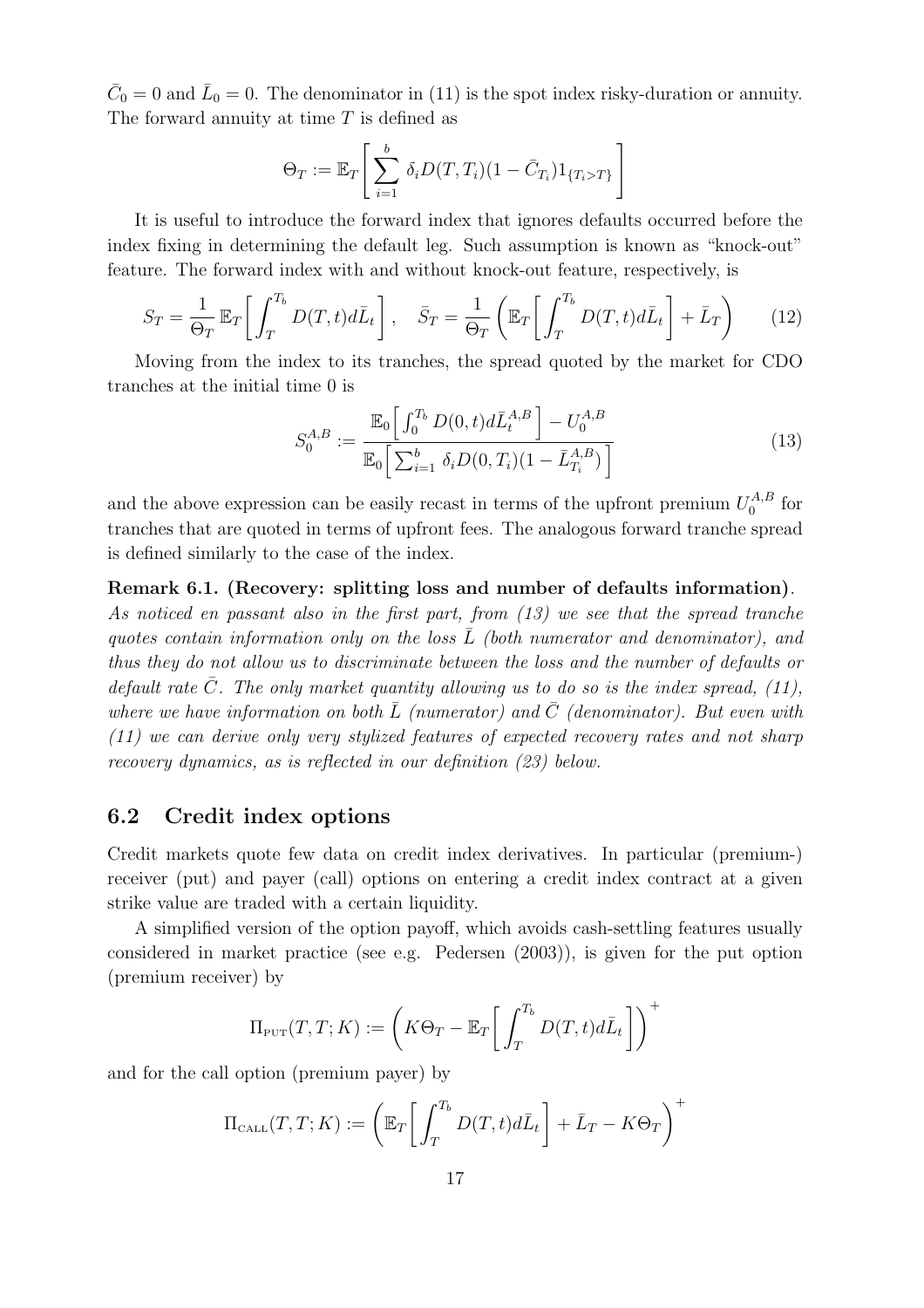Notice that the receiver option depends only on the loss in  $[T, T_b]$  whereas the payer option incorporates the losses  $\bar{L}_T$  occurred up to expiry date T ("front-end protection"). By substituting the credit index spread into the payoff expressions, we obtain the call and put option price under the risk-neutral measure:

$$
\Pi_{\text{PUT}}(0, T; K) := \mathbb{E}_0 \big[ D(0, T) \Theta_T (K - S_T)^+ \big] \n\Pi_{\text{CALL}}(0, T; K) := \mathbb{E}_0 \big[ D(0, T) \Theta_T (\bar{S}_T - K)^+ \big]
$$
\n(14)

#### 6.3 Leveraged super-senior CDO tranches

Let us define the forward tranched risky-duration on a premium leg time-structure starting at  $t_0 \geq T$  and ending at  $t_f > T$  for a senior tranche (which usually does not require an upfront payment) as

$$
\Theta_T^{A,B}(t_0, t_f) := \mathbb{E}_T \left[ \sum_{i=1}^b \delta_i D(T, T_i) (1 - \bar{L}_{T_i}^{A,B}) 1_{\{t_0 < T_i \le t_f\}} \right]
$$

Let us define the value of a forward tranche entered at a strike premium  $K \ll 1$  on a premium leg time-structure starting at  $t_0$  and ending at  $t_f$  as

$$
T_{\text{RANCEHE}}(T; K, A, B, t_0, t_f) := \mathbb{E}_T \bigg[ \int_T^{T_b} 1_{\{t_0 < t \leq t_f\}} D(0, t) d\bar{L}_t^{A, B} \bigg] - K \Theta_T^{A, B}(t_0, t_f)
$$

Let us define the value of a leveraged super-senior CDO tranche with stochastic trigger time  $\tau$  as

$$
LSS(0; K, A, B) := \mathbb{E}_{0} \Big[ \text{T}_{\text{RANCE}}(0; S_{0}^{A,B}, A, B, 0, \tau) \Big] + \mathbb{E}_{0} \Big[ D(0, \tau) \min(K, \text{T}_{\text{RANCE}}(\tau; S_{0}^{A,B}, A, B, \tau, T_{b})) \Big]
$$
(15)

In some of the simplest prototypical LSS tranches, the trigger time  $\tau$  is the time where the loss goes the first time above a pre-specified safety level  $K$ , and the index spread is not involved directly. The trigger ensures the position unwind before the default leg becomes too severe for the protection seller. This way the investor (protection seller) may try and obtain a premium on the notional 1 by risking default payments only on a much smaller K. In more sophisticated versions, the trigger time  $\tau$  depends also on the index spread, requiring a realistic model also for the spread. We comment on the stochastic index spread extensions of the GPL process below.

## 7 Model definition

The GPL model was already defined in the first part of the paper as a dynamical model for the number of defaults. Here, we extend it as a generic dynamical model either for portfolio cumulated loss or for the number of defaults. Further, we show how to dynamically model the recovery rate and the default intensity taking into account the kind of information that is available in the market.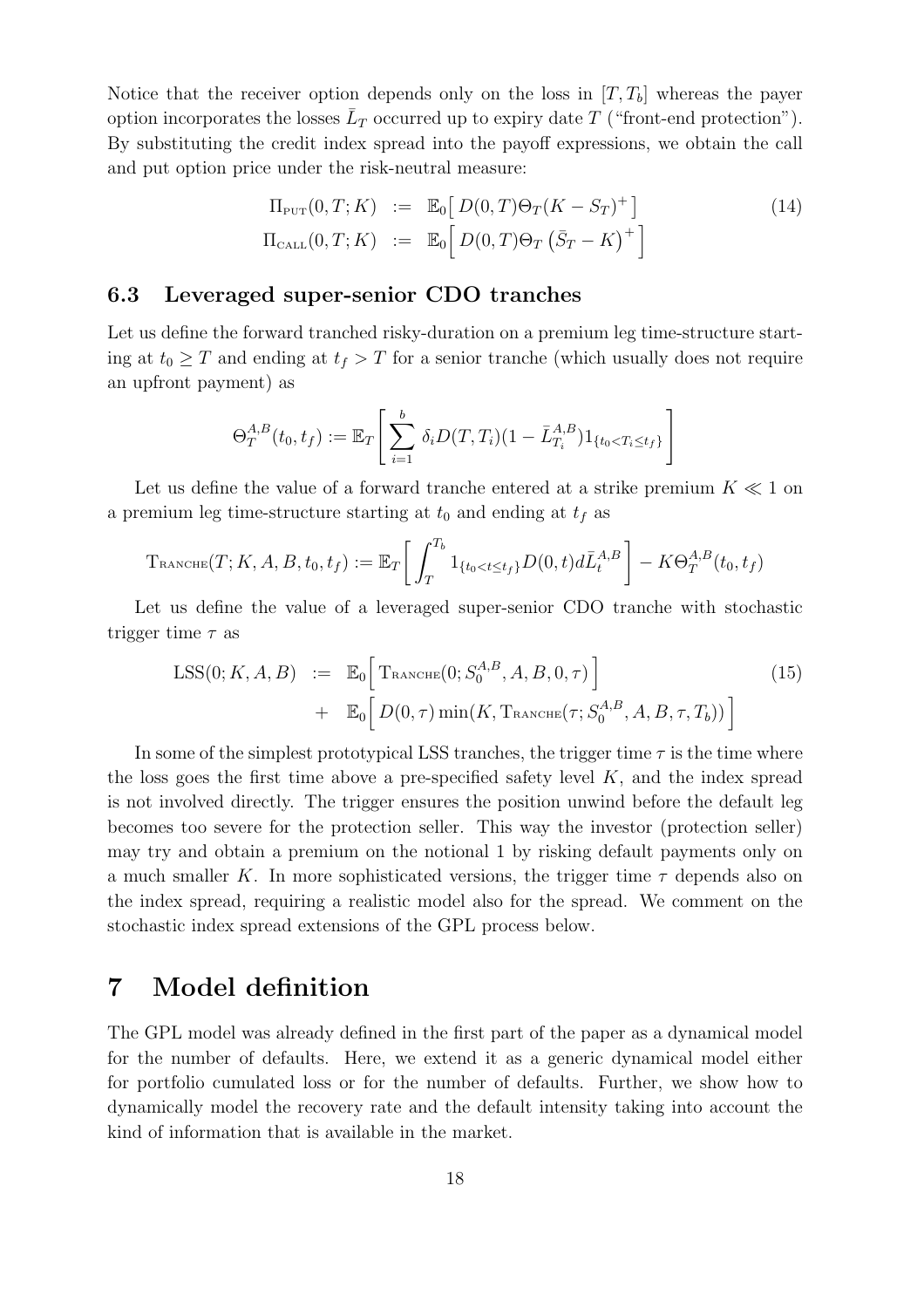#### 7.1 The underlying GPL dynamics

Consider the GPL process  $Z_t$ , which is defined as

$$
Z_t := \sum_{j=1}^n \alpha_j N_j(t) \tag{16}
$$

where  $N_j$ , with  $j = 1 \ldots n$ , are (conditional on the intensity) time-inhomogeneous Poisson counting processes with possibly stochastic intensity  $\lambda_i(t)$  and deterministic integervalued positive amplitudes  $\alpha_j$ . Under stochastic intensity the  $N_j$  are actually Cox processes. We deal with stochastic intensity here, since in the first part we assumed deterministic intensity.

The characteristic function of the  $Z_t$  process is

$$
\varphi_{Z_t}(u) = \mathbb{E}_0\big[e^{iuZ_t}\big] = \mathbb{E}_0\big[\mathbb{E}_0\big[e^{iuZ_t}|\Lambda_1(t)\ldots\Lambda_n(t)\big]\big]
$$

where  $\Lambda_j(t) := \int_0^t \lambda_j(s) ds$ , with  $i = 1...n$ , are the cumulated intensities of each Poisson process. Now, we substitute  $Z_t$  obtaining

$$
\varphi_{Z_t}(u) = \mathbb{E}_0 \left[ \prod_{j=1}^n \mathbb{E}_0 \left[ e^{i u \alpha_j N_j(t)} |\Lambda_1(t) \dots \Lambda_n(t) \right] \right] = \mathbb{E}_0 \left[ \prod_{j=1}^n \varphi_{N_j(t) | \Lambda_j(t)} (u \alpha_j) \right]
$$

which can be directly calculated since the characteristic function  $\varphi_{N_i(t)|\Lambda_i(t)}$  of each Poisson process, given its intensity, is known in closed form, leading to

$$
\varphi_{Z_t}(u) = \mathbb{E}_0 \left[ \exp \left( \sum_{j=1}^n \Lambda_j(t) (1 - e^{i u \alpha_j}) \right) \right] \tag{17}
$$

The marginal distribution  $p_{Z_t}$  of the process  $Z_t$  can be directly computed at any time via inverse Fourier transformation of the characteristic function of the process. The characteristic function  $\varphi_{Z_t}(u)$  can be explicitly calculated for some relevant choices of Poisson cumulated intensities distributions, as we see below.

The GPL process, which is a linear combination of Poisson process, has independent increments. This property allows to explicitly calculate the transition probability of the GPL process too. Indeed, we obtain

$$
\pi_Z(s, x; t, y) := \mathbb{Q} \{ Z_t = y \mid Z_s = x \} = \mathbb{Q} \{ Z_t - Z_s = y - x \mid Z_s = x \}
$$
  
=  $\mathbb{Q} \{ Z_t - Z_s = y - x \} = p_{Z_t - Z_s}(y - x)$ 

where  $s < t$  and  $p_{Z_t-Z_s}$  is the marginal distribution of the  $Z_t - Z_s$  process. This result is useful when computing forward expectations for option pricing.

The intensity of the process  $Z_t$  can be defined in term of the density  $h_Z(t)$  of its predictable compensator  $A_Z(t)$ ,

$$
A_Z(t) := \lim_{h \downarrow 0} \frac{1}{h} \int_0^t \mathbb{E}_s[Z_{s+h} - Z_s] = \lim_{h \downarrow 0} \frac{1}{h} \int_0^t \sum_{j=1}^n \alpha_j \mathbb{E}_s[N_j(s+h) - N_j(s)] = \sum_{j=1}^n \alpha_j \Lambda_j(s),
$$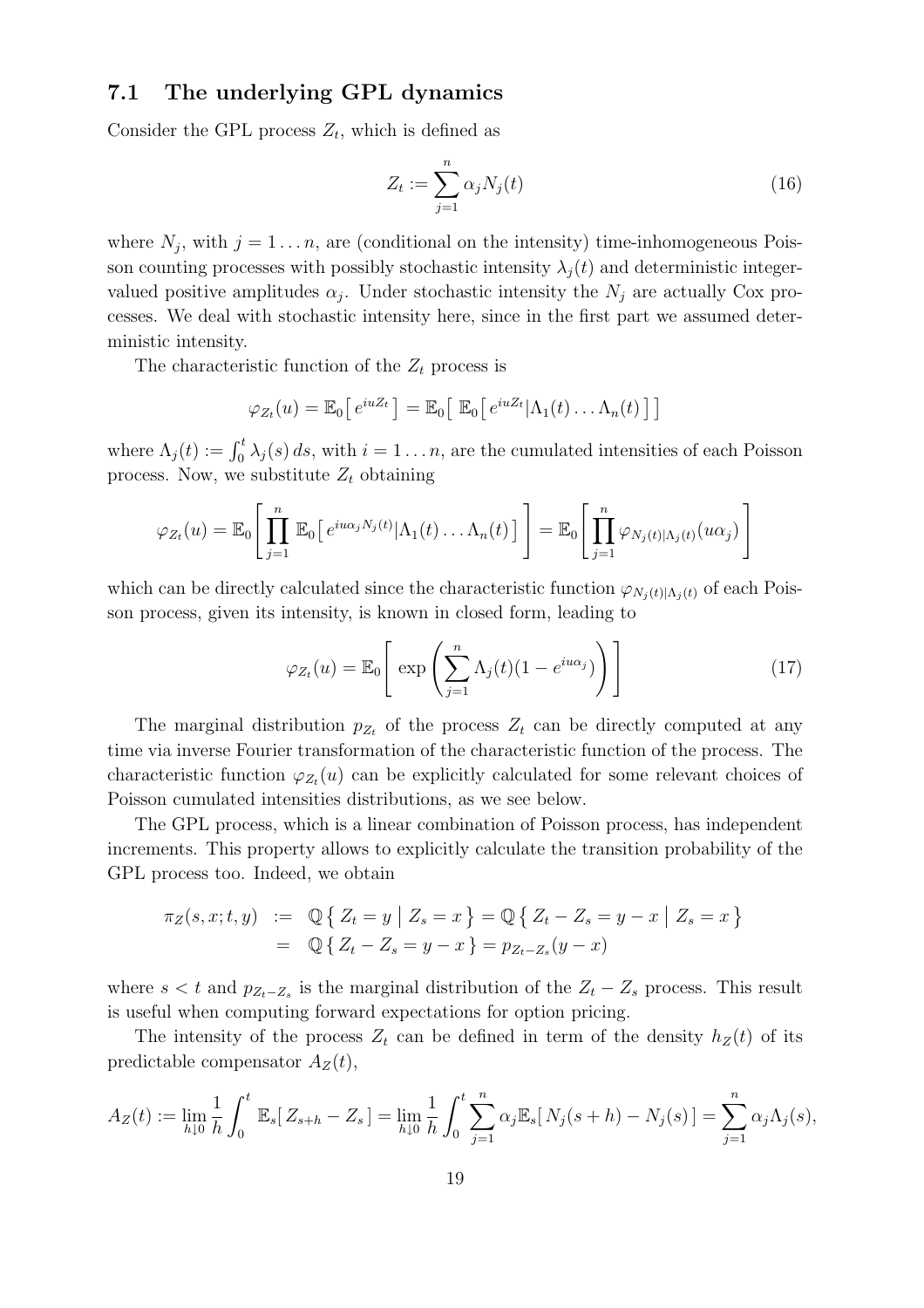$$
h_Z(t) = \sum_{j=1}^n \alpha_j \lambda_j(t). \tag{18}
$$

Notice that the intensity of the GPL process does not depend on the process itself, but only on the intensities of the constituent Poisson processes.

In the first part we have seen that if the Poisson cumulated intensities  $\Lambda_i(t)$  are deterministic, the characteristic function of the process  $Z_t$  is known in closed form and is simply (17) without expectation. In this case the GPL intensity  $h_Z(t)$  is deterministic.

#### 7.1.1 The Gamma intensity GPL model

Assume now that the cumulated intensities  $\Lambda_i(t)$  are distributed at any time t according a Gamma distribution, i.e.

$$
\Lambda_j(t) \sim \Gamma(k_j(t), \theta_j)
$$

where  $k > 0$  is the shape parameter and  $\theta > 0$  is the scale parameter in the Gamma distribution. We take different  $\Lambda_i(t)$  to be independent as j changes.

The Gamma choice is convenient because it does not alter the tractability of the basic model. Indeed, we can still compute the characteristic function of the process  $Z_t$ in closed form as

$$
\varphi_{Z_T}^{\mathrm{G}}(u) = \prod_{j=1}^n \left[ \left( 1 + \theta_j \left( 1 - e^{i\alpha_j u} \right) \right) \right]^{-k_j(T)}
$$

Since the constituent Poisson intensities are stochastic and independent of each other, also the GPL intensity  $h_Z(t)$  is stochastic and distributed according to a linear combination of different and independent Gamma distributed random variables.

**Remark 7.1.** The Gamma distribution assumption for  $\Lambda_j(t) \sim \Gamma(k_j(t), \theta_j)$  at every time t is consistent with a Gamma process assumption for  $\Lambda_i(t)$ . Consider indeed a Gamma process with independent stationary increments, each increment between any two instant s < t distributed as

$$
\Lambda_j(t) - \Lambda_j(s) \sim \Gamma(k_j(t) - k_j(s), \theta_j).
$$

By taking the limit case we see that

$$
\lambda_j(t)dt \sim \Gamma(d k_j(t), \theta_j).
$$

Thanks to independence of increments and to the fact the the sum of two independent  $\Gamma(k_1,\theta)$  and  $\Gamma(k_2,\theta)$  is  $\Gamma(k_1+k_2,\theta)$  we have that  $\Lambda_i(t)$  can be simulated at discrete instants by means of sums of independent Gamma random variables.

Finally we notice that the Gamma distribution of  $\Lambda(t)$  is controlled by both parameters k and  $\theta$ . In particular, recall that, omitting the index,

$$
\mathbb{E}[\Lambda(t)] = k(t)\theta, \quad \text{Var}[\Lambda(t)] = k(t)\theta^2.
$$

Thus in this first extension we have parameters  $k(T)$  to control the mean of the cumulated intensity in time T for each number of jumps in the loss but only one parameter  $\theta$  to modify/calibrate the variance. In the next subsection we improve the model in this respect.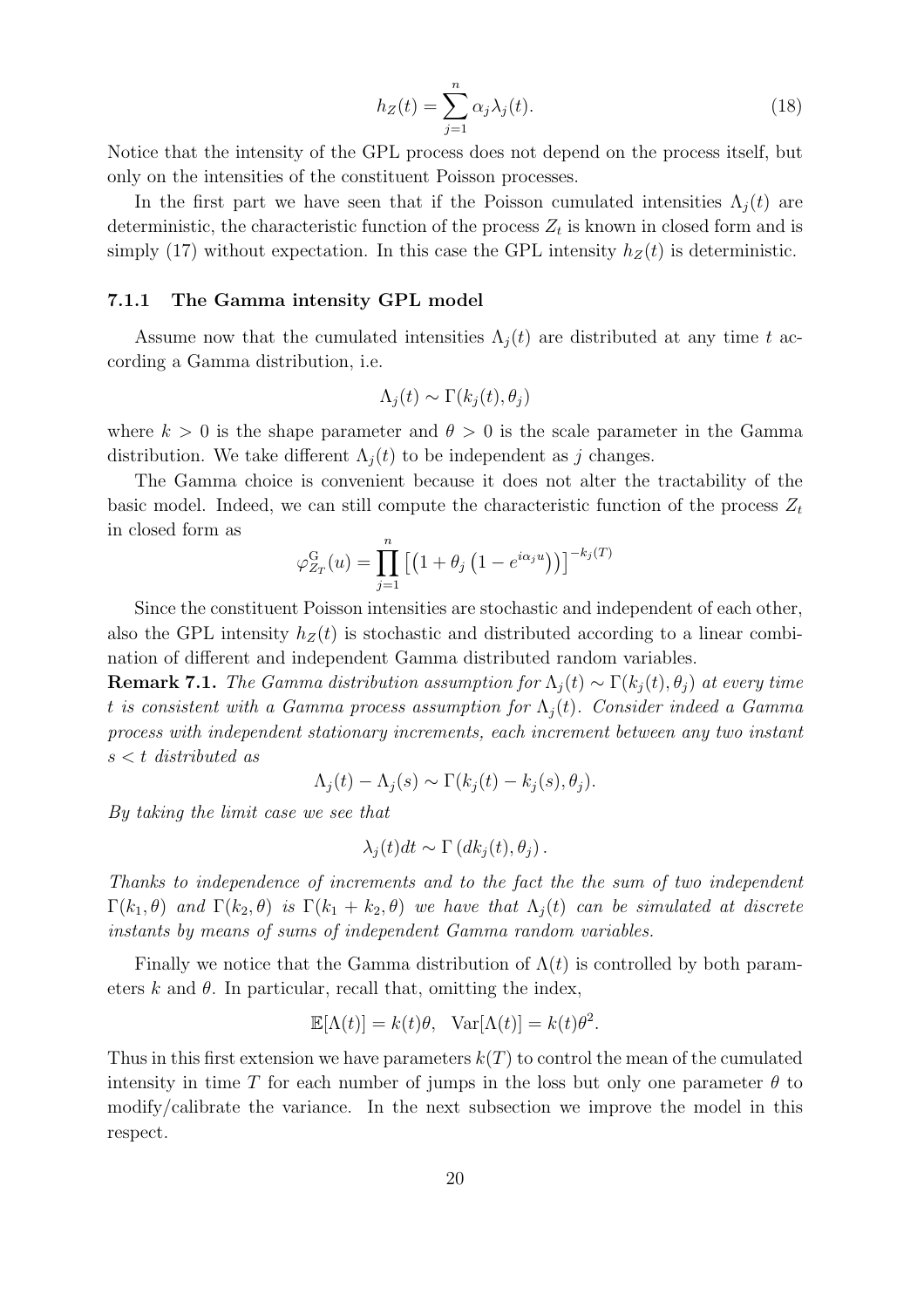#### 7.1.2 The piecewise-Gamma intensity GPL model

A further example is obtained by extending the Gamma case by letting the  $\theta$ 's vary over time, thus allowing for a larger control of the variance. Assume each  $\theta_j$  to be piecewise constant w.r.t. times  $T_i$ , with  $i = 1 \ldots b$ . Define  $\Lambda_j(t)$  through its independent increments, distributed as

$$
\Lambda_j(T_i) - \Lambda_j(T_{i-1}) \sim \Gamma(k_{i,j}, \theta_{i,j})
$$

where  $T_0 = 0$ .

We have lost the gamma distribution of  $\Lambda(T)$ , since the fact that the increments of  $\Lambda$  are Gamma with different  $\theta$ 's renders their sums not Gamma. However, we still know the distribution of the sum, thanks to independence of the increments, and again we know the characteristic function of the loss in closed form as

$$
\varphi_{Z_t}^{\text{GPW}}(u) = \prod_{j=1}^n \prod_{h=1}^b \left[ \left( 1 + \theta_{h,j} \left( 1 - e^{i\alpha_j u} \right) \right) \right]^{-k_{h,j}}
$$

As in the Gamma case the GPL intensity (18) is stochastic.

#### 7.1.3 The scenario GPL model

A different extension is as follows. By taking scenarios on the intensities we may easily extend our basic GPL model. In this model we assume the intensities in all the components to take different scenarios with different probabilities. Indeed, assume now that the (possibly time varying) intensities  $\lambda$  are indexed by a random variable I taking values  $1, 2, \ldots, m$  with (risk-neutral) probabilities  $q_1, q_2, \ldots, q_m: \lambda_j^I$  is then a random intensity for the  $j$ -th Poisson process, depending on  $I$ . The related Poisson process is denoted by  $N_i^I$ , and the extended GPL process is denoted by

$$
Z^{I}(t) = \sum_{j=1}^{n} \alpha_j N_j^{I}(t).
$$

I is assumed to be independent of the exponential random variables triggering the jumps of the Poisson processes. Conditional on  $I = i$ , the intensities of the processes  $N_1^I, \ldots, N_n^I$ are  $\lambda_1^i, \ldots, \lambda_n^i$ . This formulation does not spoil analytical tractability. Indeed, the characteristic function is now computed easily through iterated expectation:

$$
\varphi_{Z_t}^{\text{MIX}}(u) = \mathbb{E}_0\big[\mathbb{E}_0\big[\exp(iuZ_t^I) | I\big]\big] = \sum_{k=1}^m q_k \mathbb{E}_0\big[\mathbb{E}_0\big[\exp(iuZ_t^I) | I = k\big]\big]
$$

$$
= \sum_{k=1}^m q_k \exp\left[\sum_{j=1}^n \Lambda_j^k(t) \left(e^{i\alpha_j u} - 1\right)\right].
$$

Any discounted payoff Π that can be priced under the basic GPL model is easily priced under the mixture extension:

$$
\mathbb{E}_0[\Pi] = \mathbb{E}_0[\mathbb{E}_0[\Pi|I]] = \sum_{k=1}^m q_k \mathbb{E}_0[\Pi | I = k]
$$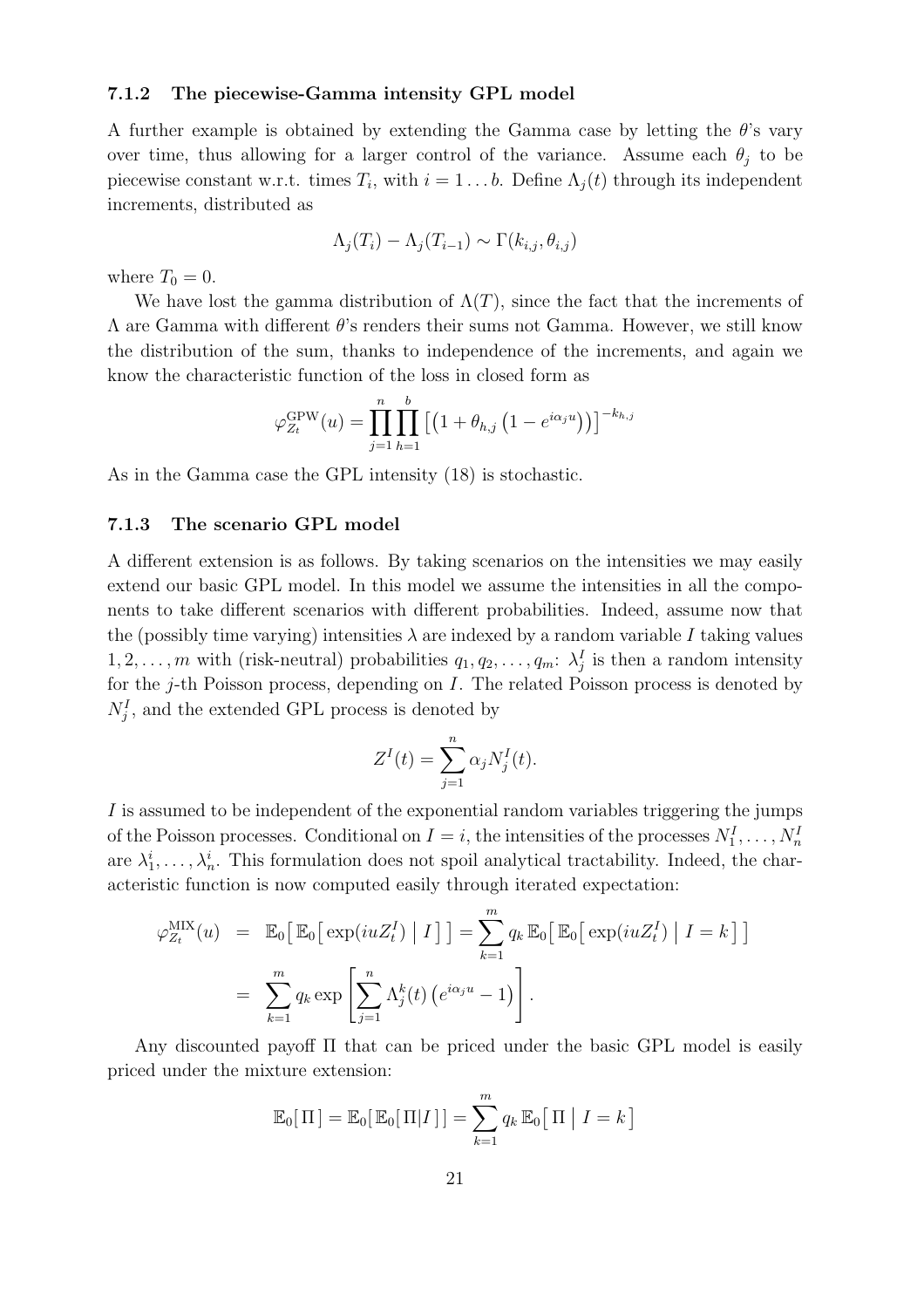We obtain the usual linear combination of prices under each basic GPL model implied by each single intensity scenario.

#### 7.1.4 The GPL-CIR model

A different and possibly more interesting extension is the CIR- Generalized Poisson (CIR-GPL) model

$$
Z_t^{\text{CIR}} = \sum_{j=1}^n \alpha_j N_j^{\text{CIR}}(t), \qquad d\lambda_j(t) = k_j(\theta_j - \lambda_j(t))dt + \sigma_j \sqrt{\lambda_j(t)}dW_j,
$$

with  $2k_j\theta_j > \sigma_j^2$ , and where the intensities of multiple defaults with different sizes follow different independent CIR processes.

The characteristic function of  $Z$  can be computed again in closed form, the calculation being similar to the bond price formula for the CIR interest rate model. Alternatively, jump diffusion JCIR intensities can be considered, maintaining tractability.

#### 7.2 Loss dynamics

The GPL process  $(Z_t)$  can be considered as a driving process for the market relevant quantities, namely the cumulated portfolio loss  $(\bar{L}_t)$  and the re-scaled number of defaults  $(\bar{C}_t)$ . The underlying GPL process Z is non-decreasing and takes arbitrarily large values, given large enough times. The portfolio cumulated loss and the re-scaled number of defaults processes are non-decreasing, but limited to the interval [0, 1]. Thus, we consider the deterministic non-decreasing function  $\Psi : \mathbb{N} \cup \{0\} \to [0, 1]$  and we define the process  $Y_t$ , either the loss or the counting process, as

$$
Y_t := \Psi(Z_t)
$$

In the first part of the paper we use the GPL process to drive the re-scaled number of defaults, i.e.  $\bar{C}_t := \Psi_{\bar{C}}(Z_t) := \min(Z_t/M, 1)$ , where  $M > 0$  is the number of names in the portfolio, while in this second part we follow the other way round by modelling directly the cumulated portfolio loss, i.e.  $\bar{L}_t := \Psi_{\bar{L}}(Z_t) := \min(Z_t/M', 1)$ , where  $1/M',$ with  $M' \geq M > 0$ , is the minimum jump for the loss process. The quantity that is not modelled directly between  $\bar{C}_t$  and  $\bar{L}_t$  can be obtained from the one modelled directly through explicit assumptions on the recovery rate.

**Remark 7.2.** If we model the loss process with the GPL model, i.e.  $\bar{L}_t := \Psi(Z_t)$ , the loss is bounded within the interval  $[0,1]$  by construction, but there is still the possibility that the loss jumps more than M times, where M is the number of names in the portfolio. If this is the case, we may check a-posteriori that the probability of such events is negligible. This happens in all our examples.

The marginal distribution of the  $Y_t$  process can be calculated by "tabulation" from the discrete distribution of Z:

$$
p_{Y_t}(y) = \sum_{z \in \Psi^{-1}(\{y\})} p_{Z_t}(z)
$$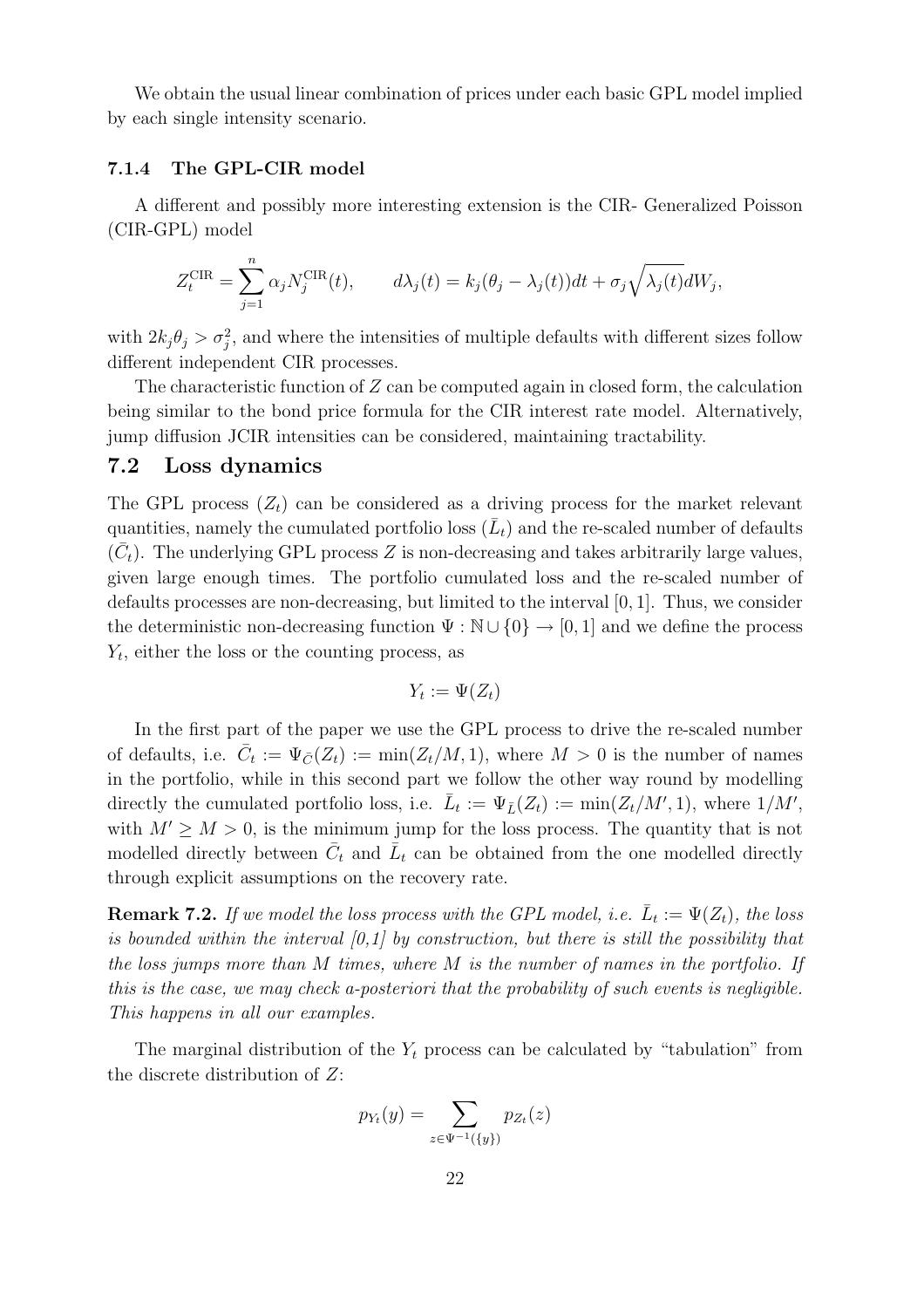The intensity of  $Y_t$  can also be directly computed

$$
h_Y(t) = \sum_{j=1}^{n} (\Psi(Z_{t-} + \alpha_j) - \Psi(Z_{t-})) \lambda_j(t)
$$
\n(19)

Notice that the intensity of the process  $Y_t$ , in general, depends on the underlying GPL process Z. This behaviour is similar to the loss feedback present in the default intensities of Hawkes process, as shown in Giesecke and Goldberg (2005).

**Example 7.3.** Consider the map  $\Psi(x) := min(x, M)$ , where M is a positive constant

$$
Y_t := \Psi(Z_t) = \min(Z_t, M) = Z_t 1_{\{Z_t < M\}} + M 1_{\{Z_t \ge M\}}
$$

Since  $Z_t$  has a known distribution, the distribution of  $Y_t$  can be easily derived as a byproduct. Indeed,

$$
\mathbb{Q}\left\{Y_t \le y\right\} = \mathbb{Q}\left\{Z_t < y\right\} 1_{\{y < M\}} + 1_{\{y \ge M\}}
$$

The related density (defined on integer values since the law is discrete) is

$$
p_{Y_t}(y) = p_{Z_t}(y)1_{\{y < M\}} + \mathbb{Q}\left\{Z_t \geq M\right\}1_{\{y = M\}}
$$

(in this case  $\Psi^{-1}(\{k\}) = k$  for  $k < M$  and  $\Psi^{-1}(\{M\}) = \{M, M + 1, M + 2, ...\}$ ).

The transition probability for  $Y_t$  can be calculated as well, by using the independence of the Poisson's increments. We get for  $s < t$ :

$$
\pi_Y(s, x; t, y) = \pi_Z(s, x; t, y) 1_{\{x \le y < M\}} + \mathbb{Q}\left\{Z_t \ge M \mid Z_s = x\right\} 1_{\{x \le y = M\}}
$$
\n
$$
= p_{Z_t - Z_s}(y - x) 1_{\{x \le y < M\}} + \mathbb{Q}\left\{Z_t - Z_s \ge M - x\right\} 1_{\{x \le y = M\}}
$$

The intensity of  $Y_t$  can also be directly computed, as explicitly done in the first part of the paper, where  $Y$  is used as default counting process, and is given by

$$
h_Y(t) = \sum_{j=1}^{n} \min(\alpha_j, (M - Z_{t-})^+) \lambda_j(t)
$$

#### 7.3 Recovery dynamics and intensities

The cumulated loss process  $\bar{L}_t$  and the re-scaled number of defaults  $\bar{C}_t$  must satisfy at any time t the arbitrage-free constraint

$$
d\bar{L}_t = d\bar{C}_t(1 - R_t) \tag{20}
$$

where we define  $R_t$  as the "recovery rate at default", assuming it is a  $\mathcal{G}_t$ -adapted and left continuous (and hence predictable) process taking values in the interval [0, 1].

Remark 7.4. The arbitrage-free constraint (20) leaves us with the freedom of defining only two processes among  $\overline{L}_t$ ,  $\overline{C}_t$  and  $R_t$ . The more natural approach would be modeling explicitly  $(\bar{L}_t, R_t)$ , obtaining  $\bar{C}_t$ , or modeling explicitly  $(\bar{C}_t, R_t)$ , obtaining  $\bar{L}_t$ . However, if we choose to model both  $\overline{L}_t$  and  $\overline{C}_t$  and to infer the recovery, we have to ensure that the resulting process  $R_t$  obtained by "inverting" (20) is indeed predictable.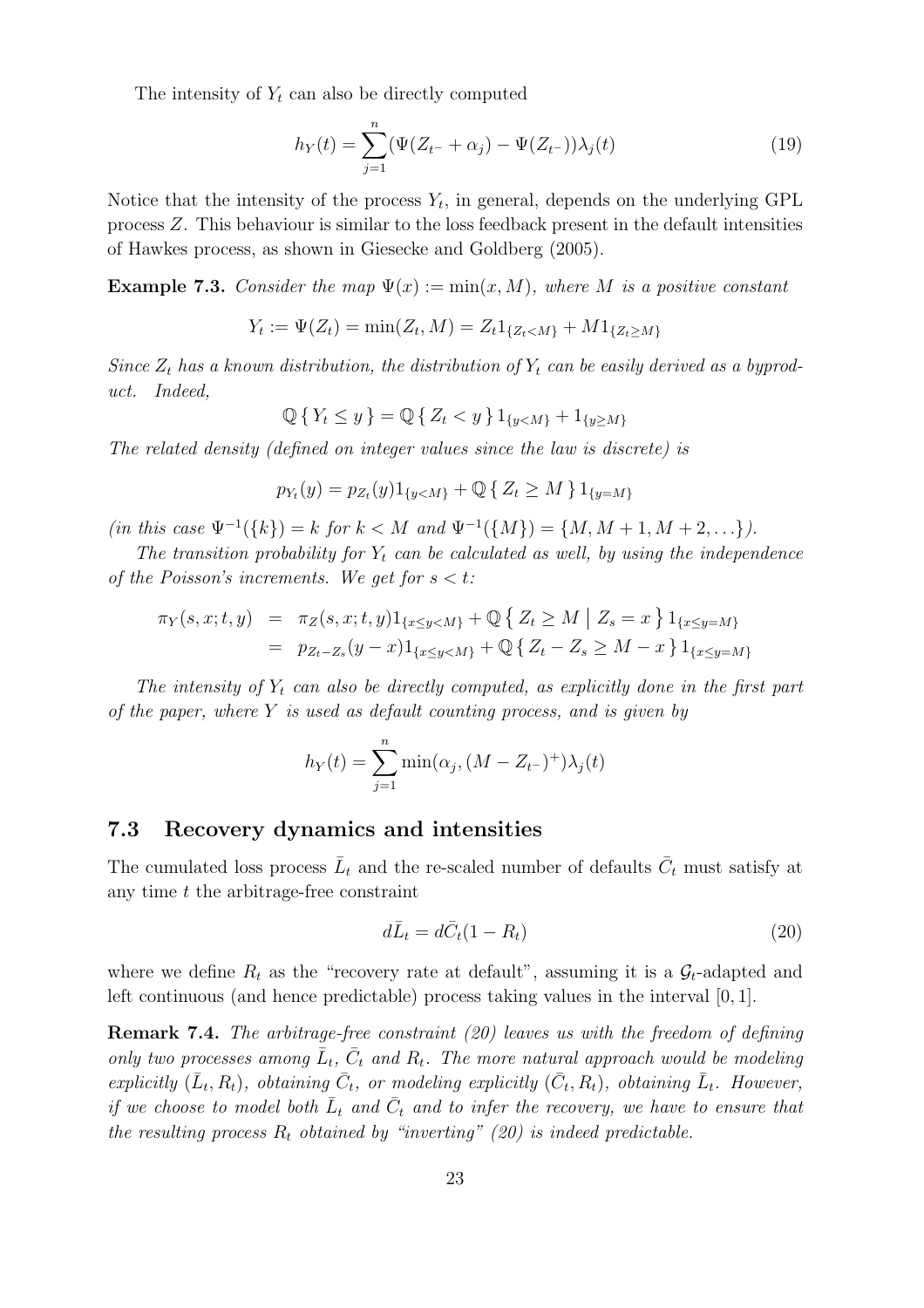The recovery rate can be expressed also in terms of the intensities of the loss and default rate processes. By taking the expectation on both sides of equation (20) conditional on  $\mathcal{G}_t$ , we obtain

$$
R_t = 1 - \frac{h_{\bar{L}}(t)}{h_{\bar{C}}(t)}\tag{21}
$$

where the expression can be further expanded, by using equation (19), if we introduce the GPL process to define  $\bar{L}_t$  and/or  $\bar{C}_t$ .

Equation (21) shows that the recovery rate at default is directly related to the intensities of both the loss and the default rate processes. Thus, the choice for the intensity dynamics does induce a dynamics for the recovery rate.

Example 7.5. Consider the maps

$$
\Psi_{\bar{C}}(Z_t) := \min\left(\frac{Z_t}{M}, 1\right) \quad \text{and} \quad \Psi_{\bar{L}}(Z_t) := (1 - \beta) \min\left(\frac{Z_t}{M}, 1\right),
$$

where  $0 < \beta \leq 1$  and  $M > 0$ . This choice ensures that  $R_t$  is  $\mathcal{G}_t$ -predictable and it corresponds to the default rate model presented in the first part of the paper.

In this second part of the paper we avoid the simultaneous specification of a dynamics for both the cumulated portfolio loss and the re-scaled number of defaults, since the market data mostly depend on the values of the expected loss. Thus, we choose to drive the loss process by means of a GPL model and, then, we take a minimalist assumption for the recovery rate, as described in Section 8 below. This will be sufficient to calibrate all available market data. Also, notice that recovery swaps, as stated in Albanese et al. (2005), are not liquid enough to be used to extract valuable information on recovery dynamics.

#### 7.4 Spread dynamics

The valuation of credit index forward contracts or options requires the calculation of the forward index spread  $S_t$  given by equation (12), which in turn depends on the default intensity. Consider, for instance, the case of deterministic interest rates

$$
S_T = \frac{1}{\Theta_T} \mathbb{E}_T \bigg[ \int_T^{T_b} D(T,t) d\bar{L}_t \bigg] = \frac{\int_T^{T_b} D(T,t) \mathbb{E}_T [h_{\bar{L}}(t)] dt}{\sum_{i=1}^b \delta_i D(T,T_i) \left(1 - \bar{C}_T - \int_T^{T_i} \mathbb{E}_T [h_{\bar{C}}(t)]\right) 1_{\{T_i > T\}}}
$$

where  $h_{\bar{L}}(t)$  is the default intensity of the cumulated portfolio loss process and  $h_{\bar{C}}(t)$  is the default intensity of the re-scaled default counting process.

The dynamics of the index  $S_t$  (spread dynamics) can be introduced within the GPL model by modelling the default intensities  $h_{\bar{L}}(t)$  and  $h_{\bar{C}}(t)$ , either by explicitly adding stochasticity to the Poisson intensities  $\lambda_i(t)$ , e.g. the Gamma, scenario or CIR extensions of the GPL model seen above or, indirectly, by choosing particular deterministic maps  $\Psi$  transforming Z, leading to appropriate loss or default counting processes.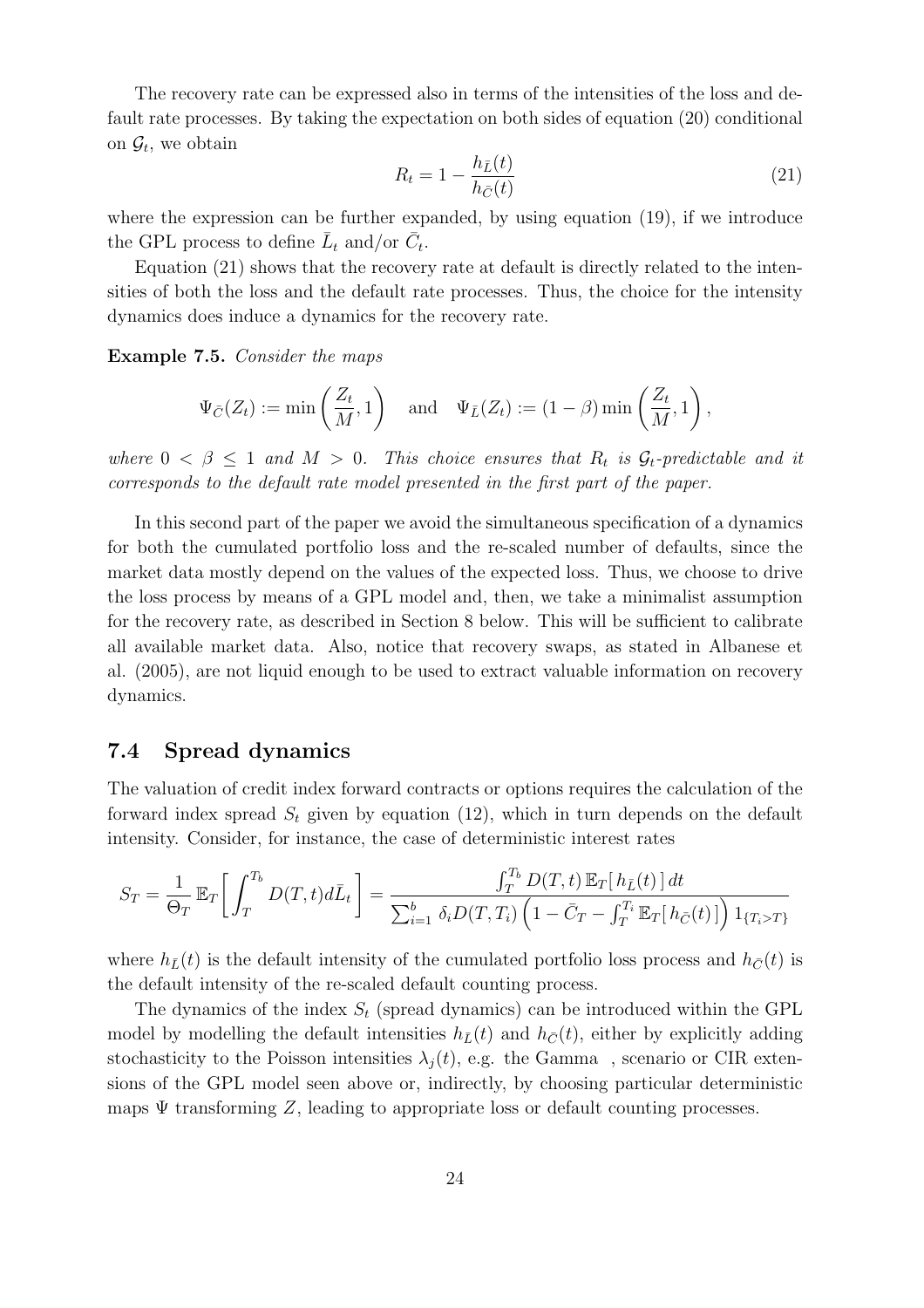## 8 Numerical Results

In the first part of the paper we considered the calibration of the default-rate based GPL model to credit index and CDO tranche quotes. In this second part we do the same but we resort to the loss based GPL model. Since these products depend only on the expectation of the portfolio cumulated tranched loss  $(\bar{L}_t)$  and of the re-scaled number of defaults  $(\bar{C}_t)$ , we avoid to directly introduce stochasticity either on the process intensities or on the recovery rate. This stochasticity would help for modeling spread dynamics for tranche or index options pricing, for example.

We map the GPL process Z by setting the quantity  $1/M'$  as minimum jump for the cumulated loss process  $\bar{L}_t$ , with  $M' \geq M > 0$ , where M is the number of names in the portfolio, usually  $M = 125$ . Further, we try to specify as little as possible of the recovery dynamics, since the credit index quotes contain only little information about it and tranches no information at all, see also Remark 6.1.

The GPL model specification is:

$$
Z_t := \sum_{j=1}^n \alpha_j N_j(t) \quad \text{and} \quad \bar{L}_t := \Psi_{\bar{L}}(Z_t) := \min\left(\frac{Z_t}{M'}, 1\right) \tag{22}
$$

where  $M' \geq M > 0$  and each Poisson mode  $N_j$  has a deterministic piecewise-constant intensity  $\lambda_i(t)$ .

We do not characterize completely the re-scaled default counting process  $\bar{C}_t$ , but we give only its expectation values. This is done because calibration payoffs depend on  $\overline{C}$ only via said expectation:

$$
\mathbb{E}_0\big[\,\bar{C}_t\big] := \frac{1}{1-\mathcal{R}}\,\mathbb{E}_0\big[\,\bar{L}_t\big] \quad \text{with} \quad 0 \leq \mathcal{R} < 1 - \mathbb{E}_0\big[\,\bar{L}_{T_b}\,\big] \tag{23}
$$

where the range of definition of the constant  $\mathcal R$  is taken in order to ensure that at each time t the expected value of the re-scaled number of defaults is greater, or equal to, the cumulated portfolio loss, and that both be smaller or equal to one. As a direct consequence we avoid to introduce an explicit dynamics for the recovery rate too.

In the following we take  $\mathcal{R} = 30\%$  as reference value for the recovery rate in the DJi-TRAXX Europe market for spot and forward contracts. The quality of our calibration below is not altered if we select a value  $\mathcal{R} = 40\%$  resembling the recovery typically used in simplified quoting mechanisms in the market. In terms of the mean recovery  $\mathcal R$  the credit index spread can be recast in the following form

$$
S_T = \frac{(1 - \mathcal{R}) \mathbb{E}_T \left[ \int_T^{T_b} D(T, t) \bar{L}_t \right]}{\mathbb{E}_T \left[ \sum_{i=0}^b \delta_i D(T, T_i) (1 - \mathcal{R} - \bar{L}_{T_i}) \mathbb{1}_{\{T > T_i\}} \right]}
$$

#### 8.1 Calibration procedure

The model parameters fixed by the calibration procedure are the amplitudes  $\alpha_i \in \{m \in \mathbb{N}\}$  $\mathbb{N}: m \leq M'$  with  $j = 1...n$ , and the cumulated intensities  $\Lambda_i(T)$ , which are real non-decreasing piecewise linear functions in the tranche maturity.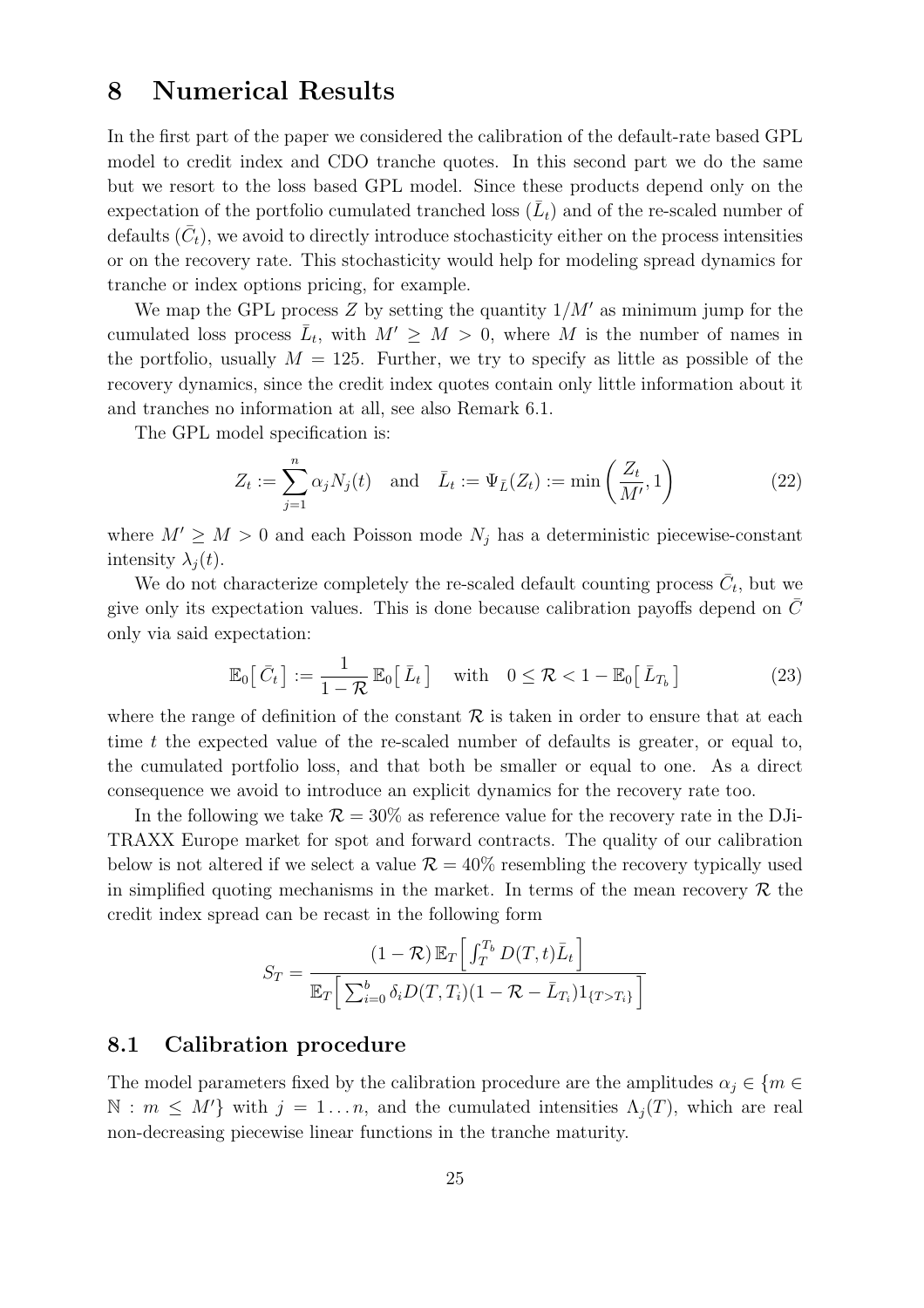The optimal values for the amplitudes  $\alpha$  are selected in the following way:

- 1. Fix the minimum jump size to  $1/M'$  by choosing the integer  $M' \ge M > 0$ .
- 2. Find the best integer value for  $\alpha_1$  by calibrating the cumulated intensity  $\Lambda_1$  for each value of  $\alpha_1$  in the range  $[1, M'],$
- 3. Add the amplitude  $\alpha_2$  and find its best integer value by calibrating the cumulated intensities  $\Lambda_1$  and  $\Lambda_2$ , starting from the previous value for  $\Lambda_1$  as a guess, for each value of  $\alpha_2$  in the range  $[1, M'],$
- 4. Repeat the previous step for  $\alpha_i$  with  $i = 3$  and so on, by calibrating the cumulated intensities  $\Lambda_1, \ldots, \Lambda_i$ , starting from the previously found  $\Lambda_1, \ldots, \Lambda_{i-1}$  as initial guess, until the calibration error is under a given threshold or until the intensity  $\Lambda_i$  can be considered negligible.
- 5. Check a-posteriori that the probability to have more than  $M$  jumps is negligible and that the value of  $\mathcal R$  is within the arbitrage-free range given in (23).

The objective function  $f$  to be minimized in the calibration is the squared sum of the errors shown by the model to recover the tranche and index market quotes weighted by market bid-ask spreads:

$$
f(\alpha, \Lambda) = \sum_{i} \epsilon_i^2, \quad \epsilon_i = \frac{x_i(\alpha, \Lambda) - x_i^{\text{Mid}}}{x_i^{\text{Bid}} - x_i^{\text{Ask}}}
$$
(24)

where the  $x_i$ , with i running over the market quote set, are the index values  $S_0$  for DJi-TRAXX index quotes, and either the index periodic premium rates  $S_0^{A,B}$  $n_0^{A,B}$  or the upfront premium rates  $U^{A,B}$  for the DJi-TRAXX tranche quotes.

#### 8.2 Calibration results

The GPL model is calibrated to the market quotes observed weekly from May 6, 2005 to October 18, 2005. All calibrations assume  $\mathcal{R} = 30\%$ . We try as minimum loss jumps the values 2bp, 10bp and 50bp corresponding, respectively, to  $M'$  equal to 5000, 1000 and 200.

The behaviour of the mean calibration error for the three different choices of  $M'$ is quite similar and within about one bid-ask spread. Also the values of the Poisson amplitudes are quite stable across the calibration dates. Indeed, in six months we observe at most four changes in their values, as shown in Table 8.

Consider, as a first example, the calibration date May 13, 2005. Tranche data and DJi-TRAXX fixings are listed in Table 6. We list in Table 9 the calibration result and the values of the calibrated parameters. The calibration errors are very low for all maturities.

Consider, as a second example, the calibration date October 11, 2005. Tranche data and DJi-TRAXX fixings are listed in Table 7. We list in Table 10 the calibration results and the values of the calibrated parameters. The calibration errors show that the ten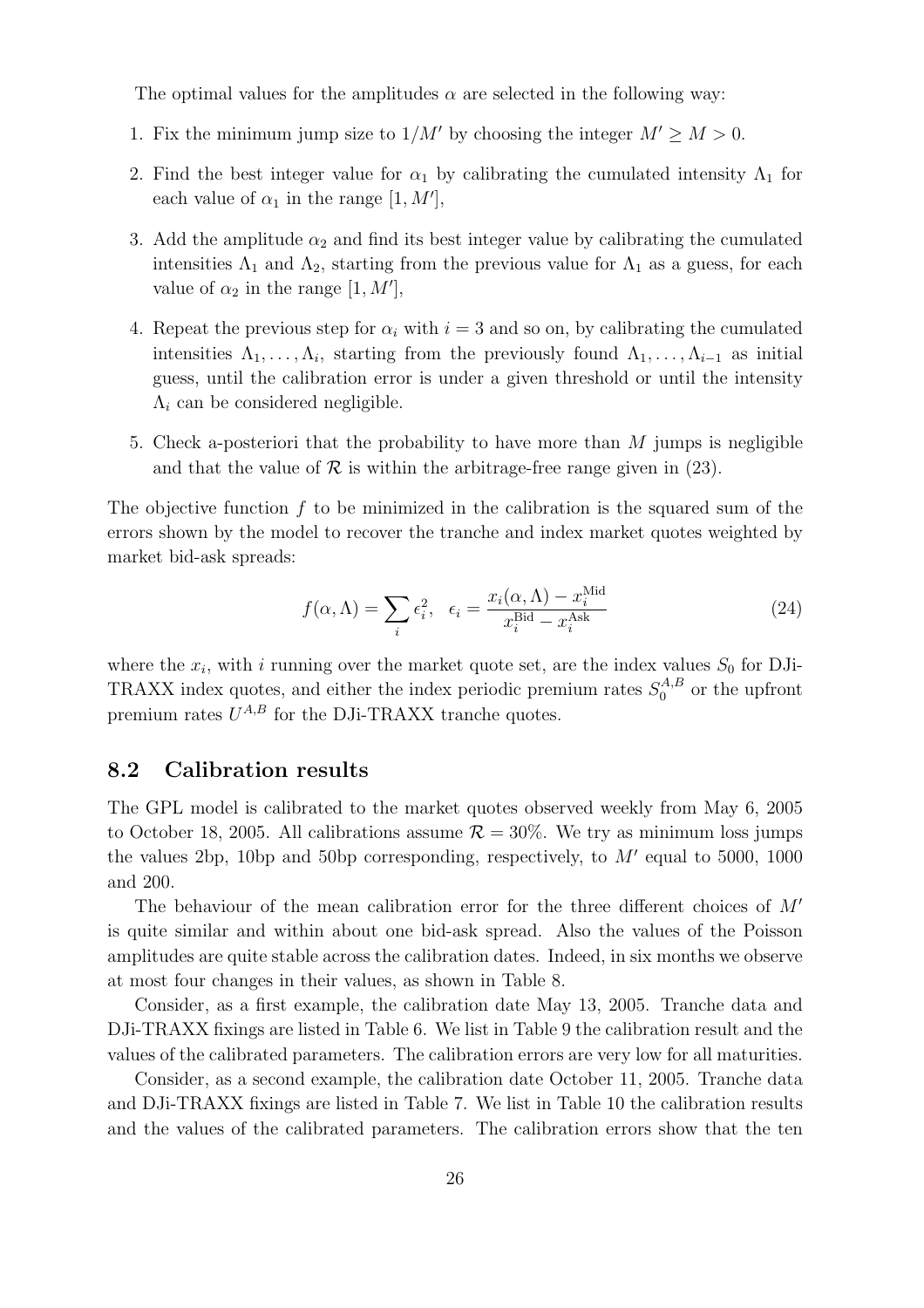

Figure 2: Loss distribution evolution of the GPL model with minimum jump size of 50bp at all the quoted maturities up to ten years, drawn as a continuous line.

year equity tranche is not correctly priced. We find such mispricing in many calibration examples, in particular after October 2005.

If we decrease the minimum loss jump size  $1/M'$ , we observe that the calibration error does not decrease significatively, in particular the difference between the  $M' = 1000$ calibration and the  $M' = 5000$  one is small. For instance the mispricing on the ten year tranches as the minimum jump size decreases is given in Table 11.

Remark 8.1. As the minimum jump size decreases, the loss distribution becomes noisier, due to the presence of small amplitudes. Further, very small modes, appearing when the minimum jump size is as small as a few basis points, may violate the requirement that the loss process jumps less than M times (see remark 7.2). We tried also calibrations with  $M'$  less than 200, i.e. with minimum loss jump greater than 50bp. In this case the calibration error grows quickly. Indeed, the minimum jump size, in this case, becomes greater than the typical portfolio loss given when one name defaults.

The loss distribution implied by the GPL model is multi-modal and the probability mass moves towards larger loss values as the maturity increases, as already noticed in the first part of the paper. These features are shared by different approaches. For instance, static models, such as perfect copula approach by Hull and White (2005) or Torresetti et al (2006a), or the implied expected tranched-loss surface by Walker (2006) or Torresetti et al. (2006b), predict multi-modal loss distributions. The evolution of the implied loss distribution is shown in Figure 2.

The credit dynamic correlation model by Albanese et al. (2005) shows implied loss distributions whose modes tend to group, as the maturity increases, leading to a distribution approaching normality. The GPL model reproduces this behaviour as shown in Figure 3.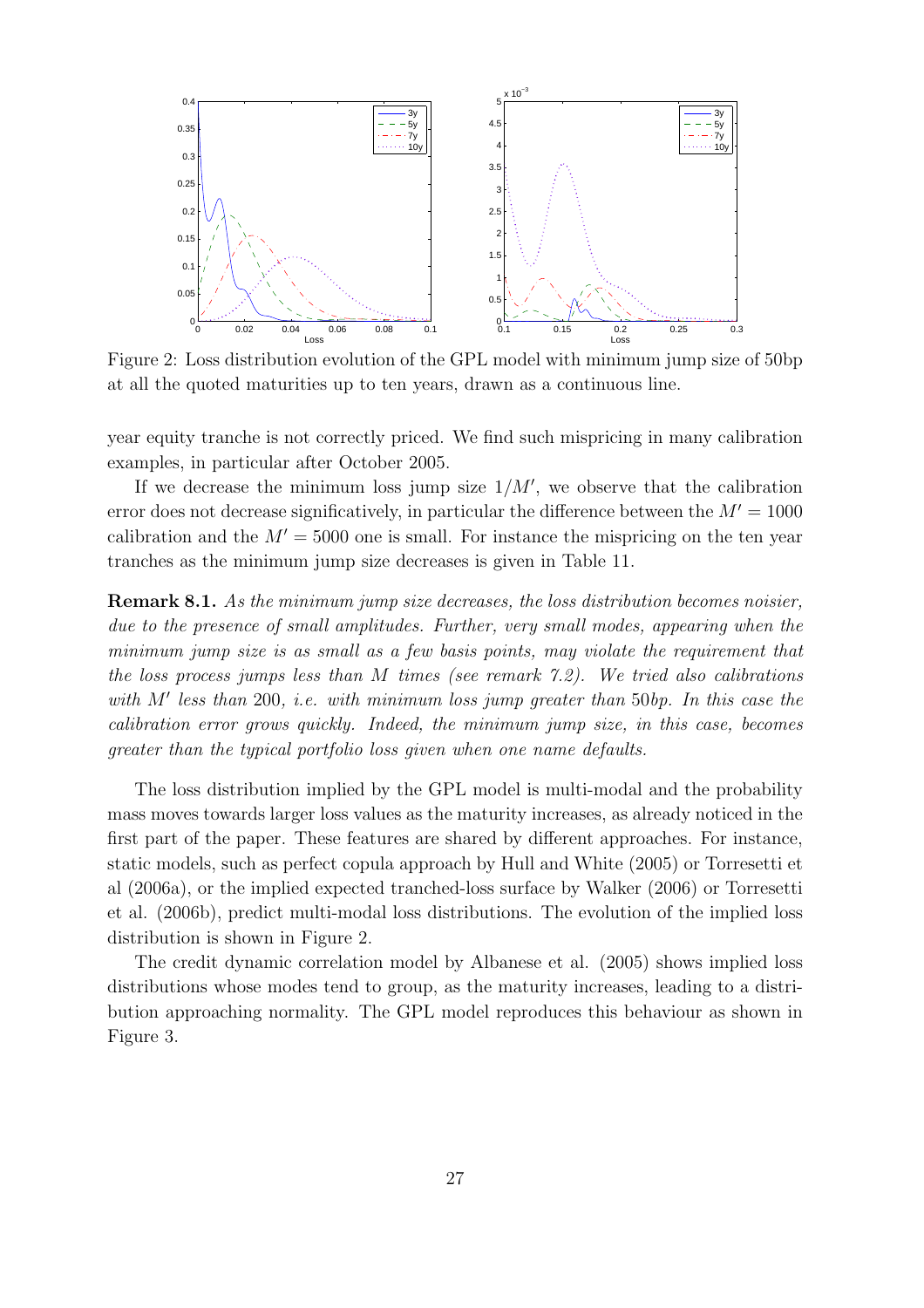

Figure 3: Probability density of the cumulate portfolio loss process with minimum loss jump size of 10bp for 4y, 6y, 8y and 10y maturities drawn as a continuous line on calibration date October,11 2005.

## 9 Conclusions

In this second part of the paper we introduced the stochastic intensity versions of the basic GPL process. We introduced explicit stochastic intensities maintaining analytical tractability, leading to the Gamma , piecewise Gamma, scenario and CIR GPL processes. Then we explained how one can model directly the loss dynamics rather than the number of defaults, as we did instead in the first part. We introduced general recovery assumptions, illustrating the link between recovery and pool intensities. We introduced the index spread in terms of intensities explaining how this is obtained in our models, with possible benefits of the stochastic intensity extensions. A similar approach holds also for tranche spreads, which can be helpful when dealing with tranche options. Finally we focused on calibration results and stability when the loss based GPL model is used with some minimalist recovery assumptions. Further work concerns the extension of the calibration to index options, and examples of valuation of tranche options, leveraged super senior tranches and other correlation payoffs. Also, consistency with single name is to be investigated either through random thinning or the Marhsal-Olkin copula.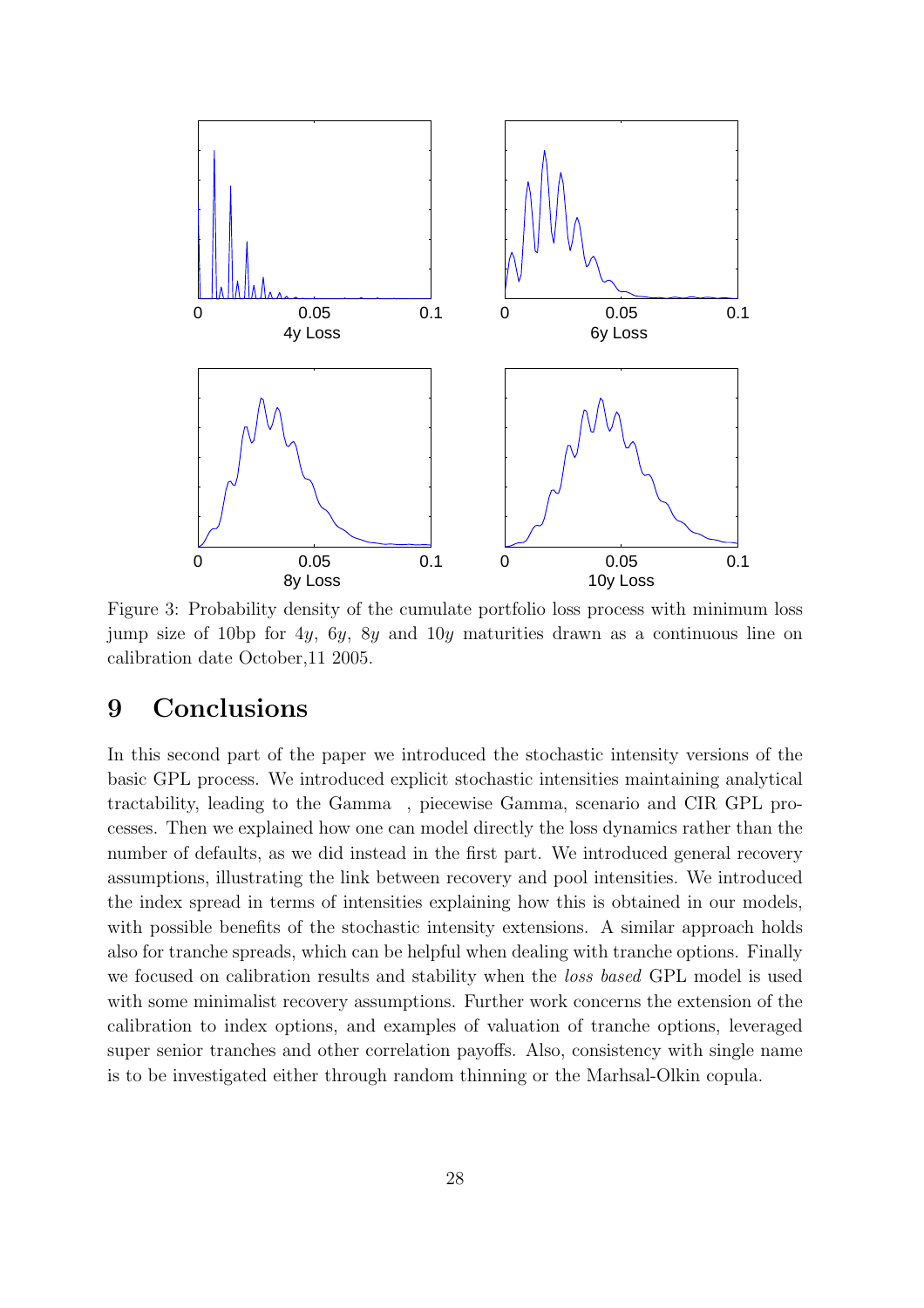## References

- [1] Albanese, C., Chen, O., and D'Alessandro, A. (2005). Dynamic credit correlation modeling. Working paper available at http://defaultrisk.com/pp\_corr\_80.htm
- [2] Babbs, S., and Webber, N. (1994). A theory of the term structure with an official short rate. Warwick Options Center Preprint PP94-49.
- [3] Bennani, N. (2005). The forward loss model: a dynamic term structure approach for the pricing of portfolio credit derivatives. Working paper available at http://defaultrisk.com/pp crdrv 95.htm
- [4] Brigo, D., Pallavicini, A. and Torresetti, R. (2006a). The Dynamical Generalized-Poisson loss model, Part one. Introduction and CDO calibration. Submitted for publication.
- [5] Brigo, D., Pallavicini, A. and Torresetti, R. (2006b). The Dynamical Generalized-Poisson Loss model, Part two. Calibration stability and spread dynamics extensions. Submitted for publication.
- [6] Brigo, D., Pallavicini, A. and Torresetti, R. (2007). Default correlation, cluster dynamics and single names: The GPCL dynamical loss model. Available at http://www.defaultrisk.com/pp model154.htm. To appear in the International Journal of Theoretical and Applied Finance.
- [7] Di Graziano, G., and Rogers, C. (2005), A new approach to the modeling and pricing of correlation credit derivatives. Working paper available at www.statslab.cam.ac.uk/ chris/papers/cdo18.pdf
- [8] Elouerkhaoui, Y. (2006). Pricing and Hedging in a Dynamic Credit Model, Citigroup Working paper, Presented at the conference "Credit Correlation: Life After Copulas", London, Sept 29, 2006
- [9] Errais, E., Giesecke, K., and Goldberg, L. (2006). Pricing credit from the top down with affine point processes. Working paper available at http://www.stanford.edu/dept/MSandE/people/faculty/giesecke/indexes.pdf
- [10] Giesecke, K., and Goldberg, L. (2005). A top down approach to multi-name credit. Working paper available at http://www.stanford.edu/dept/MSandE/people/faculty/giesecke/topdown.pdf
- [11] Hess, K., Liewald, A., Schmidt, K. (2002). An extension of Panjer's recursion. Astin Bulletin 32, 283-297.
- [12] Hull, J., and White, A. (2005). The Perfect Copula. Working paper available at http://www.rotman.utoronto.ca/∼hull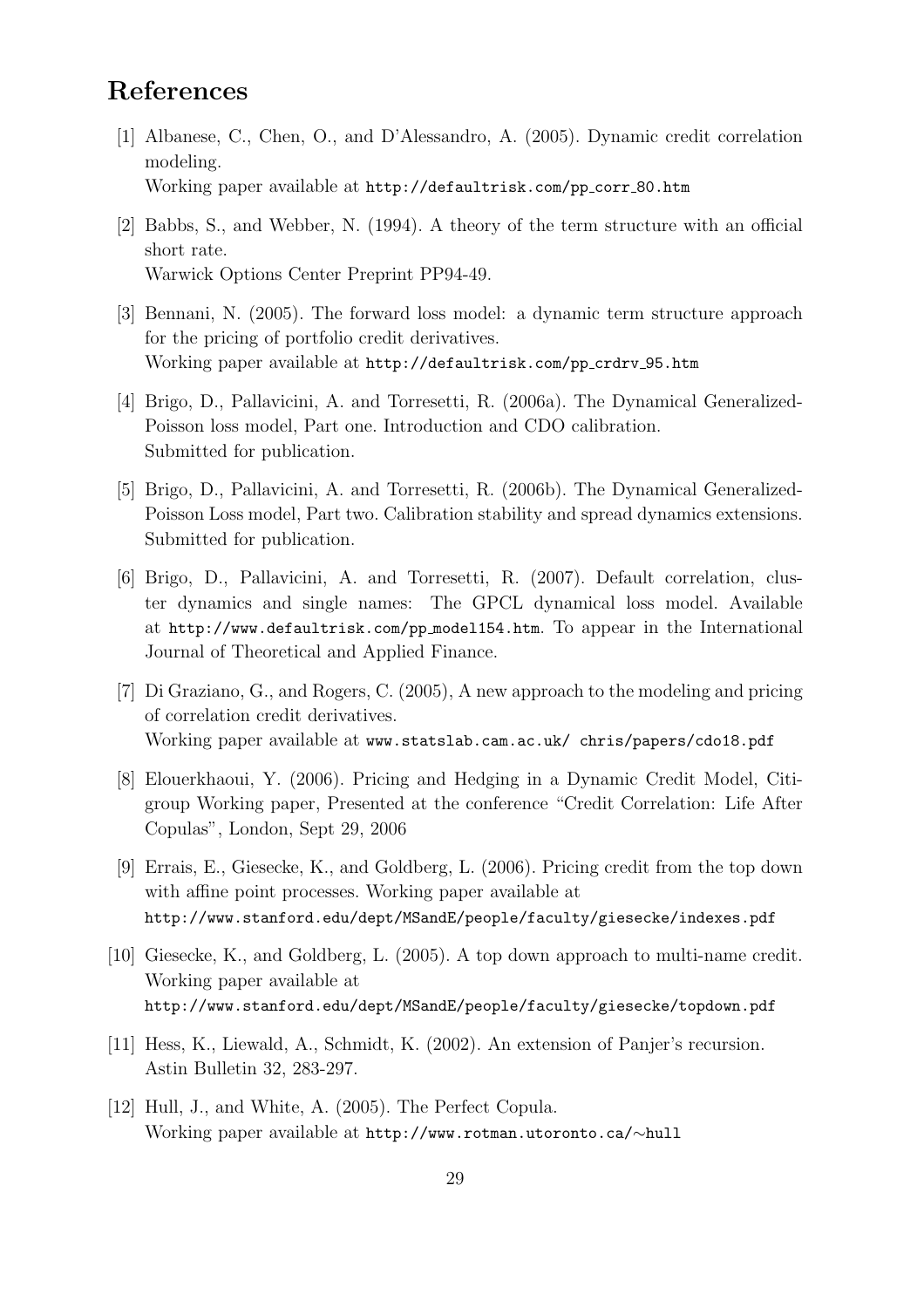- [13] Lindskog, F., and McNeil, A. (2003). Common Poisson shock models: applications to insurance and credit risk modelling. Astin Bulletin 33, 209-238.
- [14] Pallavicini, A. (2006). Private communication. Banca IMI.
- [15] Pedersen, C. (2003). Valuation of portfolio credit default swaptions. Quantitative Credit Research Quarterly, Lehman Brothers, Vol 2003-Q4.
- [16] Putyatin, P., Prieul, D., and Maslova, S. (2005). A Markovian approach to modelling correlated defaults. Risk Magazine, May issue.
- [17] Schönbucher, P. (2005). Portfolio losses and the term structure of loss transition rates: a new methodology for the pricing of portfolio credit derivatives. Working paper available at http://defaultrisk.com/pp model 74.htm
- [18] Sidenius, J., Piterbarg, V., Andersen, L. (2005). A new framework for dynamic credit portfolio loss modeling. Working paper available at http://defaultrisk.com/pp\_model\_83.htm
- [19] Torresetti, R., Brigo, D., and Pallavicini, A. (2006a). Risk neutral versus objective loss distribution and CDO tranches valuation. Working paper available at http://ssrn.com/abstract=900784
- [20] Torresetti, R., Brigo, D., and Pallavicini, A. (2006b). Implied Expected Tranched Loss Surface from CDO Data. Working paper.
- [21] Walker, M. (2006). CDO models. Towards the next generation: incomplete markets and term structure. Working paper available at http://defaultrisk.com/pp\_crdrv109.htm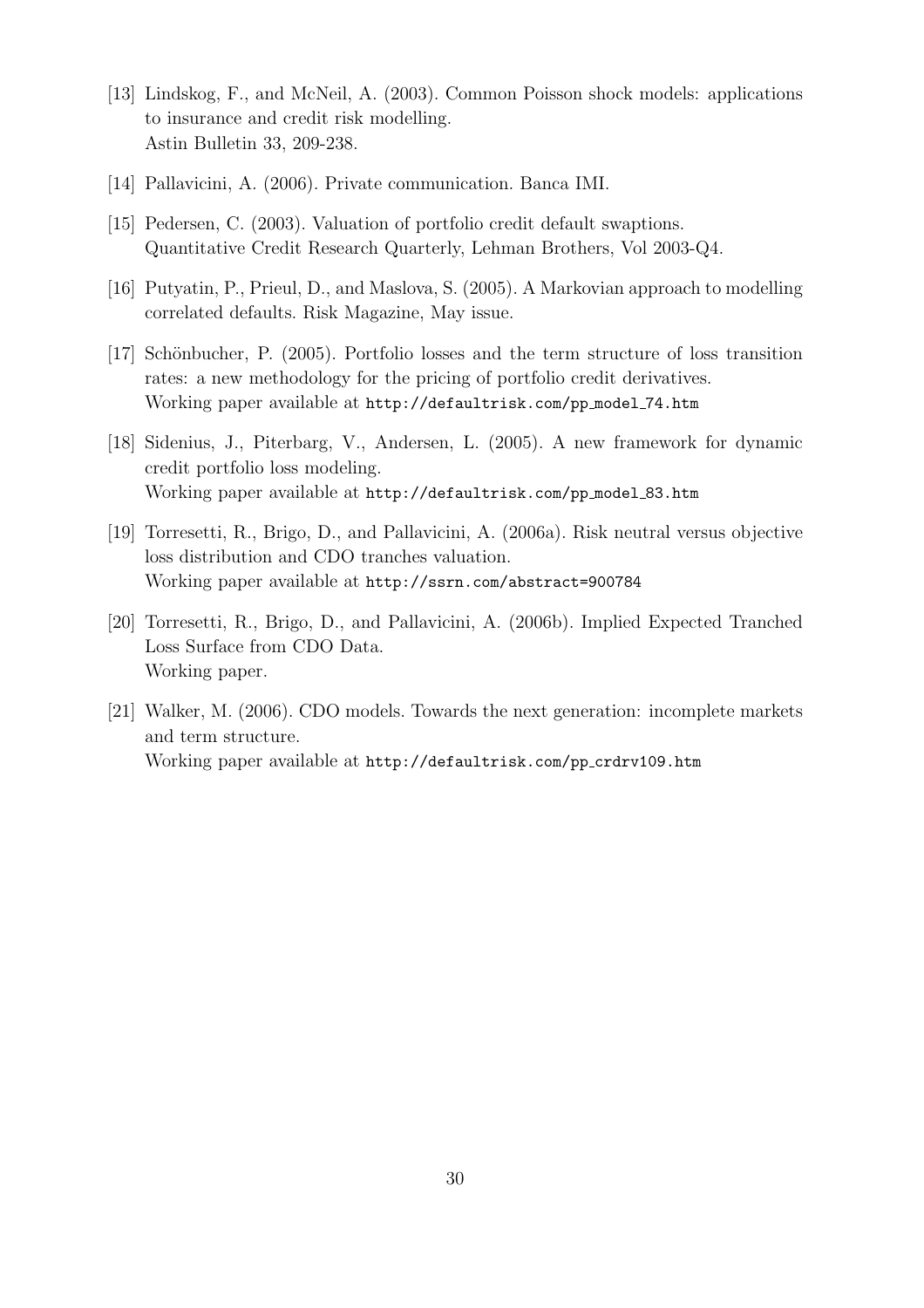## A Appendix: Inputs and Numerical Results

| Date            | Rate     | Date            | Rate     | Date                   | Rate     | Date            | Rate     |
|-----------------|----------|-----------------|----------|------------------------|----------|-----------------|----------|
| $22$ -Mar-06    | 2.58%    | $19-Sep-08$     | $3.31\%$ | $18$ -Sep- $13$        | 3.61%    | $21-Mar-11$     | 3.50%    |
| $21 - Jun-06$   | 2.72\%   | $19$ -Dec-08    | 3.34\%   | $18$ -Dec-13           | 3.62%    | $20 - Jun-11$   | $3.51\%$ |
| $20$ -Sep-06    | 2.84\%   | $23-Mar-09$     | 3.36%    | $20$ -Mar-14           | $3.63\%$ | $19-Sep-11$     | 3.52%    |
| $20$ -Dec-06    | 2.95%    | $22 - Jun-09$   | 3.38\%   | $19 - \text{Jun} - 14$ | $3.64\%$ | $19$ -Dec-11    | 3.53%    |
| $22$ -Mar-07    | $3.04\%$ | $21-Sep-09$     | 3.40\%   | $18$ -Sep-14           | $3.65\%$ | $20$ -Mar-12    | $3.54\%$ |
| $21 - Jun-07$   | $3.11\%$ | $21$ -Dec-09    | $3.42\%$ | $18$ -Dec-14           | $3.66\%$ | $19$ -Jun- $12$ | 3.56\%   |
| $20$ -Sep-07    | 3.17%    | $22$ -Mar-10    | 3.44\%   | $20$ -Mar-15           | 3.68%    | $18$ -Sep- $12$ | 3.57%    |
| $20$ -Dec-07    | $3.21\%$ | $21-J$ un- $10$ | $3.45\%$ | $19 - Jun - 15$        | 3.69%    | $18$ -Dec- $12$ | 3.58%    |
| $25$ -Mar-08    | 3.25%    | $20$ -Sep-10    | 3.47%    | $18$ -Sep- $15$        | 3.70%    | $20$ -Mar-13    | 3.59%    |
| $20$ -Jun- $08$ | 3.28%    | $20$ -Dec-10    | 3.48\%   | $18$ -Dec- $15$        | 3.71\%   | $19$ -Jun- $13$ | 3.60%    |

Calibration to 2006 data

|  | Table 1: EUR zero-coupon continuously-compounded spot rates $(ACT/365)$ . |  |  |  |
|--|---------------------------------------------------------------------------|--|--|--|
|  |                                                                           |  |  |  |

|                | $Att-Det$ |            | <b>Maturities</b> |              |
|----------------|-----------|------------|-------------------|--------------|
|                |           | 3y         | 5y                | 7y           |
| Index          |           | 20(1)      | 35(1)             | 48(1)        |
| <b>Tranche</b> | $0 - 3$   | 500(20)    | 2655(25)          | 4825(25)     |
|                | $3-6$     | 7.50(2.50) | 67.50(1.00)       | 225.50(2.50) |
|                | $6-9$     | 1.25(0.75) | 22.00(1.00)       | 51.00(1.00)  |
|                | $9 - 12$  | 0.50(0.25) | 10.50(1.00)       | 28.50(1.00)  |
|                | 12-22     | 0.15(0.05) | 4.50(0.50)        | 10.25(0.50)  |

Table 2: DJi-TRAXX index and tranche quotes in basis points on March 6, 2006, along with the bid-ask spreads. Index and tranches are quoted through the periodic premium, whereas the equity tranche is quoted as an upfront premium. See section 1.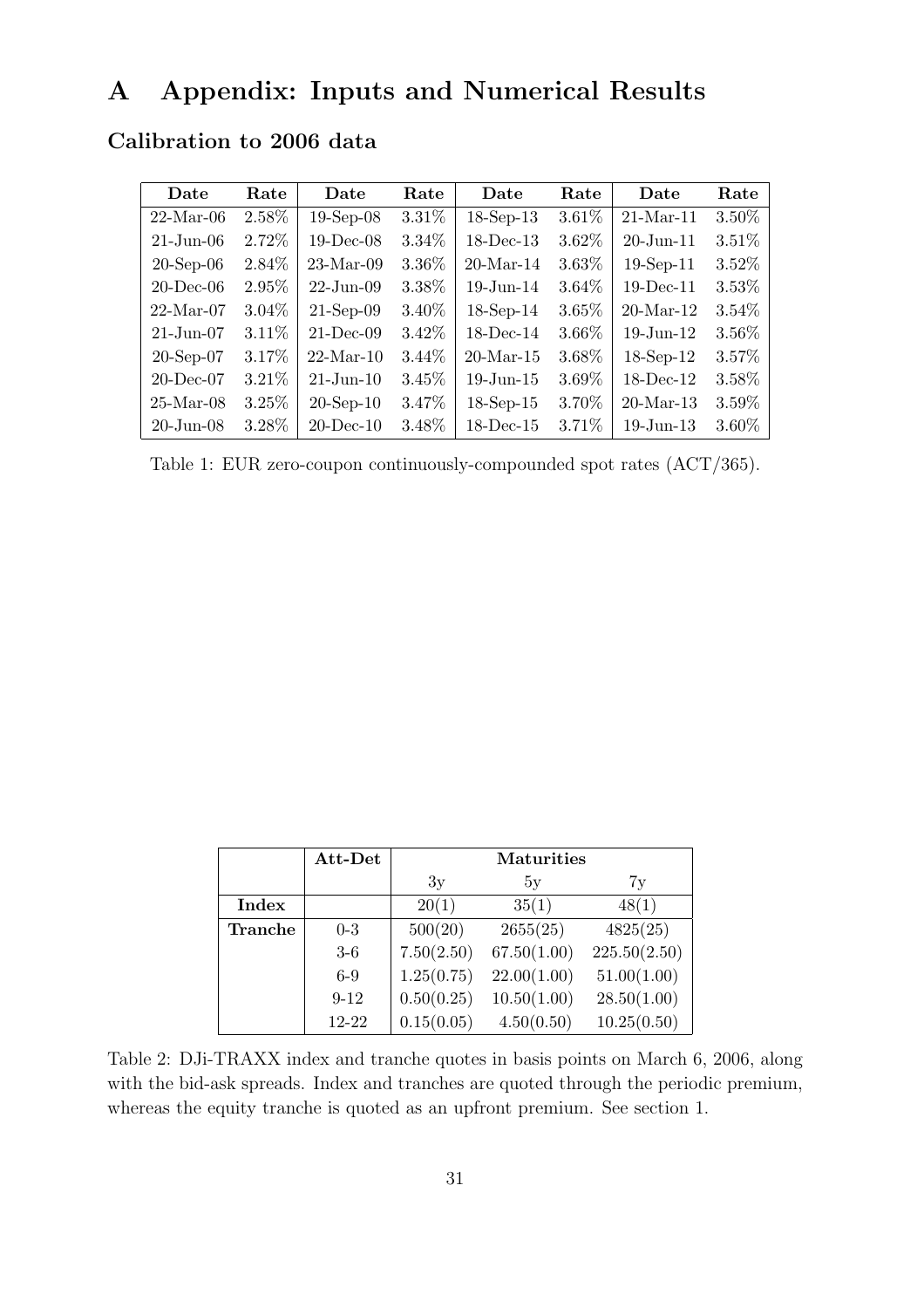|                | $Att-Det$ |             | <b>Maturities</b> |
|----------------|-----------|-------------|-------------------|
|                |           | 5y          | 7y                |
| <b>Index</b>   |           | 35(1)       | 48(1)             |
| tranchelet     | $0 - 1$   | 6100(200)   | 7400(300)         |
|                | $1-2$     | 1085(70)    | 5025(300)         |
|                | $2 - 3$   | 393(45)     | 850(60)           |
| <b>Tranche</b> | $0 - 3$   | 2600(50)    | 4788(50)          |
|                | $3-6$     | 71.00(2.00) | 210.00(5.00)      |
|                | $6-9$     | 22.00(2.00) | 49.00(2.00)       |
|                | $9 - 12$  | 10.00(2.00) | 29.00(2.00)       |
|                | 12-22     | 4.25(1.00)  | 11.00(1.00)       |

Table 3: DJi-TRAXX index, tranche and tranchelets OTC quotes in basis points on March 1, 2006. Index and tranches are quoted through the periodic premium, whereas the equity tranche is quoted as an upfront premium. The five year tranchelets with 2% and 3% detachment points and the seven year tranchelets with 3% detachment point are quoted through the periodic premium, whereas the other tranchelets are quoted as an upfront premium. See section 1.

|                | Att-Det  |        | <b>Maturities</b> |        |          |       |              |       |
|----------------|----------|--------|-------------------|--------|----------|-------|--------------|-------|
|                |          |        |                   |        | $\alpha$ |       | $\Lambda(T)$ |       |
|                |          | 3y     | 5y                | 7y     |          | 3y    | 5y           | 7v    |
| Index          |          | $-0.4$ | $-0.2$            | $-0.9$ |          |       |              |       |
| <b>Tranche</b> | $0-3$    | 0.1    | 0.0               | $-0.7$ |          | 0.535 | 2.366        | 4.930 |
|                |          |        |                   |        | 3        | 0.197 | 0.266        | 0.267 |
|                | $3-6$    | 0.0    | 0.0               | 0.7    | 16       | 0.000 | 0.007        | 0.024 |
|                | $6-9$    | 0.0    | 0.0               | $-0.2$ |          |       |              |       |
|                | $9 - 12$ | 0.0    | 0.0               | 0.0    | 21       | 0.000 | 0.003        | 0.003 |
|                |          |        |                   |        | 88       | 0.000 | 0.002        | 0.007 |
|                | 12-22    | 0.0    | (1.0)             | 0.2    |          |       |              |       |

Table 4: Left side: calibration error calculated with respect to the bid-ask spread (i.e.  $\epsilon_i$  in (10)) for tranches quoted by the market (see Table 2). Right side: cumulated intensities, integrated up to tranche maturities, of the basic GPL model. Each row corresponds to a different Poisson component with jump amplitude  $\alpha$ . Recovery rate is 40%.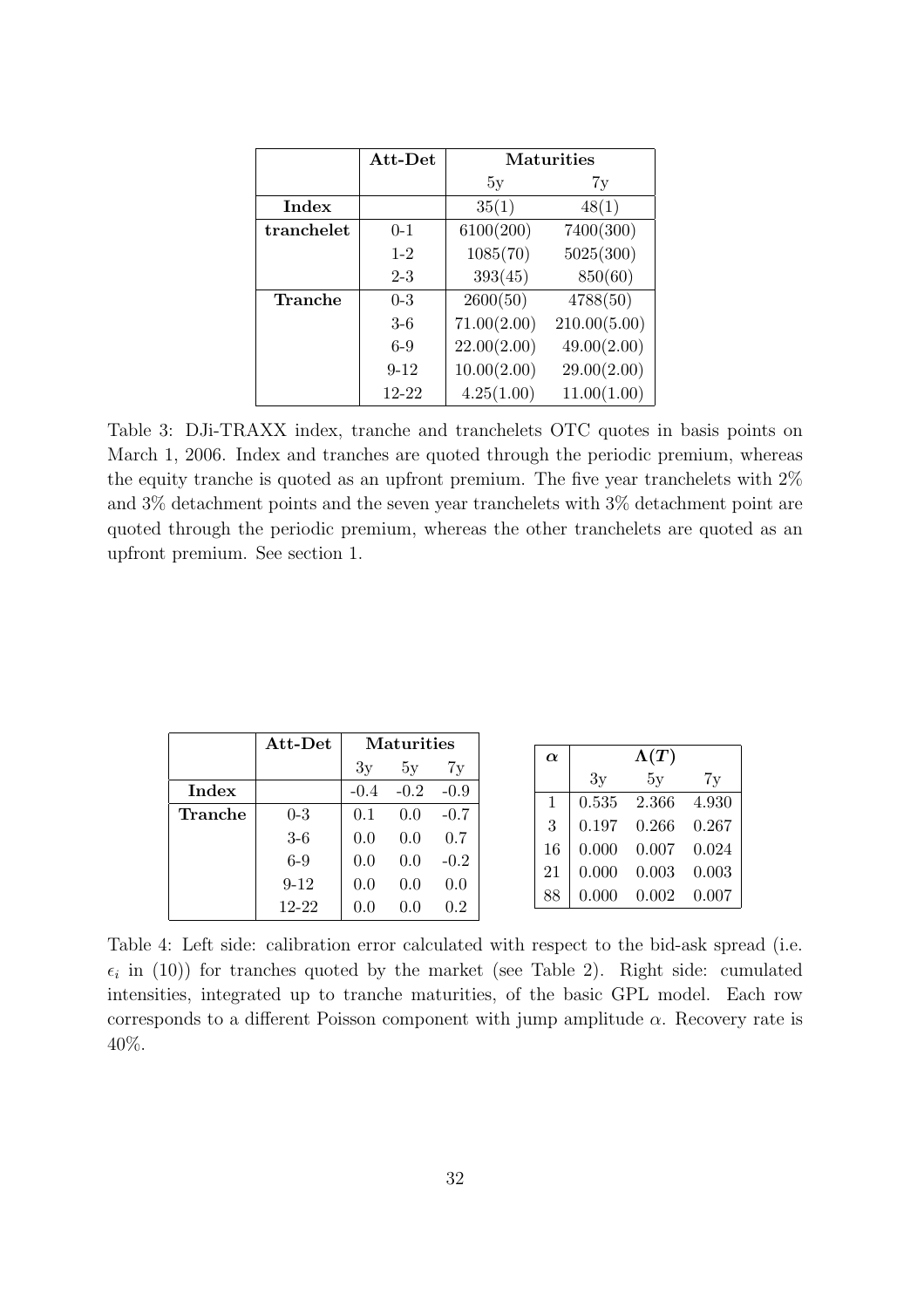|                | Att-Det   |        | <b>Maturities</b> |
|----------------|-----------|--------|-------------------|
|                |           | 5y     | 7y                |
| Index          |           | $-0.8$ | $-2.1$            |
| tranchelet     | $0 - 1$   | 1.1    | $-1.4$            |
|                | $1-2$     | 1.7    | $-0.6$            |
|                | $2 - 3$   | $-0.1$ | $-0.4$            |
| <b>Tranche</b> | $0 - 3$   | 0.1    | 0.4               |
|                | $3-6$     | $-1.9$ | 0.2               |
|                | $6-9$     | 0.4    | 0.6               |
|                | $9 - 12$  | 2.8    | 0.9               |
|                | $12 - 22$ | $-0.4$ | $-1.5$            |

| $\alpha$       | $\Lambda(T)$ |       |  |  |
|----------------|--------------|-------|--|--|
|                | 5y           | 7y    |  |  |
| 1              | 0.834        | 3.336 |  |  |
| $\overline{2}$ | 1.070        | 1.070 |  |  |
| 13             | 0.008        | 0.015 |  |  |
| 21             | 0.004        | 0.013 |  |  |
| 104            | 0.002        | 0.007 |  |  |

Table 5: Left side: calibration error calculated with respect to the bid-ask spread for tranches quoted by the market (see Table 3). Right side: cumulated intensities, integrated up to tranche maturities, of the basic GPL model. Each row corresponds to a different Poisson component with jump amplitude  $\alpha$ . Recovery rate is 40%.

### Calibration to 2005 data

|                | Att-Det  | <b>Maturities</b> |           |           |           |  |  |
|----------------|----------|-------------------|-----------|-----------|-----------|--|--|
|                |          | 3y                | 5y        | 7y        | 10y       |  |  |
| Index          |          | 38(4)             | 54(1)     | 65(3)     | 77(2)     |  |  |
| <b>Tranche</b> | $0-3$    | 2060(100)         | 4262(118) | 5421(384) | 6489(124) |  |  |
|                | $3-6$    | 72(10)            | 173(68)   | 398(40)   | 590(20)   |  |  |
|                | $6-9$    | 28(6)             | 57(6)     | 141(17)   | 188(15)   |  |  |
|                | $9 - 12$ | 13(2)             | 31(5)     | 72(20)    | 87(15)    |  |  |
|                | 12-22    | 3(1)              | 21(3)     | 42(13)    | 60(10)    |  |  |

Table 6: DJi-TRAXX index and tranche quotes in basis points on May 13, 2005, along with the bid-ask spreads. Index and tranches are quoted through the periodic premium, whereas the equity tranche is quoted as an upfront premium. See section 1.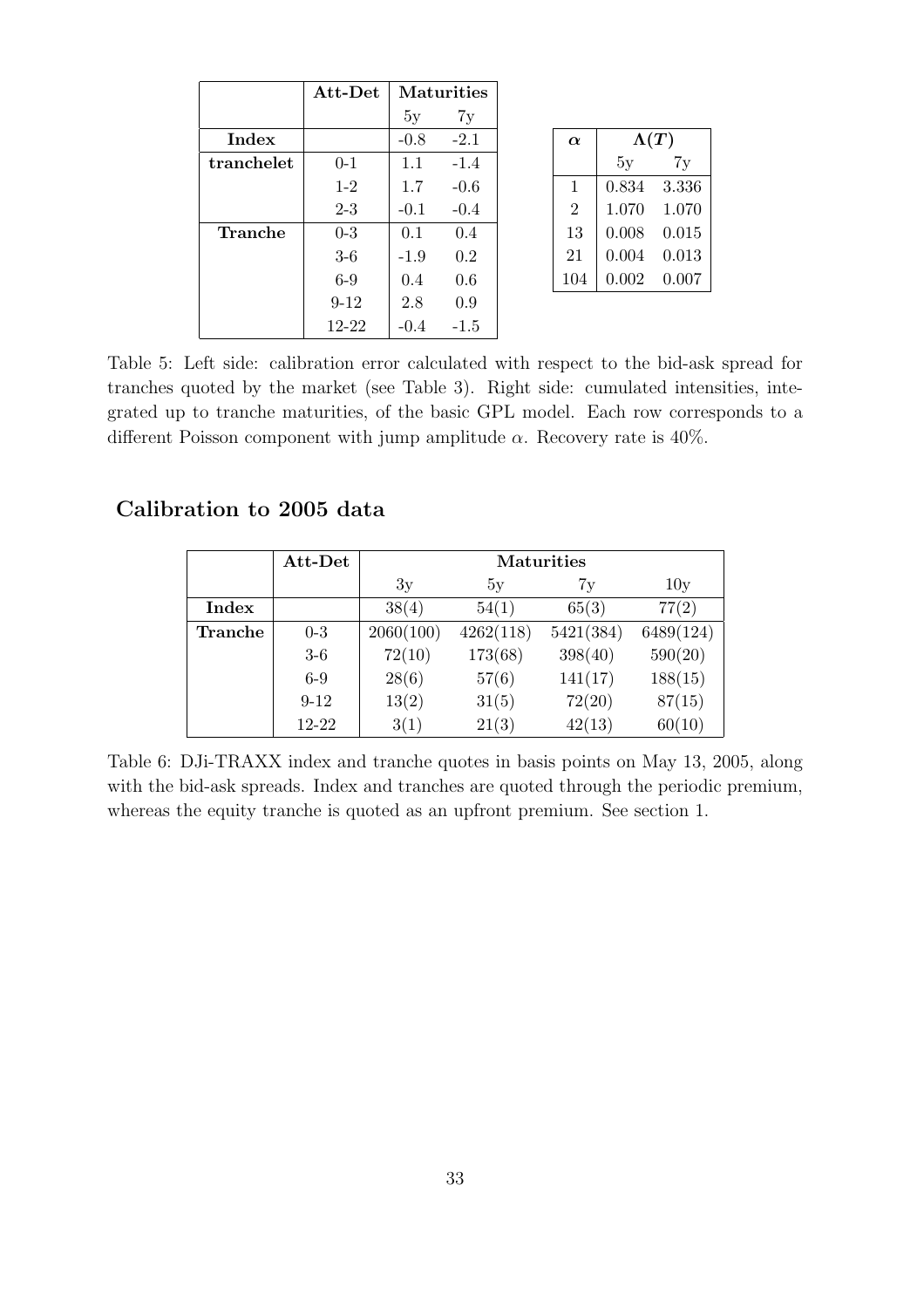|                | $Att-Det$ | <b>Maturities</b> |         |          |          |  |
|----------------|-----------|-------------------|---------|----------|----------|--|
|                |           | 3y                | 5y      | 7y       | 10y      |  |
| Index          |           | 23(2)             | 38(1)   | 47(1)    | 58(1)    |  |
| <b>Tranche</b> | $0-3$     | 762(26)           | 137(26) | 4862(76) | 5862(74) |  |
|                | $3-6$     | 20(10)            | 95(1)   | 200(3)   | 515(10)  |  |
|                | $6-9$     | 7(6)              | 28(1)   | 43(2)    | 100(4)   |  |
|                | $9 - 12$  |                   | 12(2)   | 27(4)    | 54(5)    |  |
|                | $12 - 22$ |                   | 7(1)    | 13(2)    | 23(3)    |  |

Table 7: DJi-TRAXX index and tranche quotes in basis points on October 11, 2005, along with the bid-ask spreads. Index and tranches are quoted through the periodic premium, whereas the equity tranche is quoted as an upfront premium. See section 1.

| 50bp                                                                                                       | Poisson's Amplitudes |    |  |    |  |  |  |  |  |
|------------------------------------------------------------------------------------------------------------|----------------------|----|--|----|--|--|--|--|--|
| Date                                                                                                       | $\mathbf{2}$         | -3 |  | ħ. |  |  |  |  |  |
| 06-May-05   $0.50\%$ 1.50% 4.00% 6.00% 9.50% 39.50% 92.50%                                                 |                      |    |  |    |  |  |  |  |  |
| 02-Sep-05 $\big  0.50\% \quad 1.00\% \quad 4.00\% \quad 5.50\% \quad 12.50\% \quad 39.00\% \quad 100.00\%$ |                      |    |  |    |  |  |  |  |  |
| $11-Oct-05$ 0.50\% 1.00\% 5.50\% 11.00\% 14.50\% 16.00\% 96.00\%                                           |                      |    |  |    |  |  |  |  |  |

| 10bp                                                                       |              | Poisson's Amplitudes    |     |  |   |  |  |  |  |  |
|----------------------------------------------------------------------------|--------------|-------------------------|-----|--|---|--|--|--|--|--|
| Date                                                                       | $\mathbf{1}$ | $\overline{\mathbf{2}}$ | - 3 |  | 5 |  |  |  |  |  |
| 06-May-05   $0.10\%$ 1.50% 4.60% 5.90% 9.60% 39.60% 53.00%                 |              |                         |     |  |   |  |  |  |  |  |
| $0.05 - \text{Aug-05}$ 0.20\% 1.10\% 1.40\% 8.10\% 11.30\% 49.00\% 62.40\% |              |                         |     |  |   |  |  |  |  |  |
| $11-Oct-05$ 0.10\% 0.70\% 1.00\% 6.30\% 11.50\% 14.50\% 93.70\%            |              |                         |     |  |   |  |  |  |  |  |

| 2bp                                                                                       | Poisson's Amplitudes |                         |   |  |   |   |  |
|-------------------------------------------------------------------------------------------|----------------------|-------------------------|---|--|---|---|--|
| Date                                                                                      | $\overline{1}$       | $\overline{\mathbf{2}}$ | 3 |  | 5 | 6 |  |
| 06-May-05   $0.02\%$ 1.50% 5.26% 9.64% 17.58% 39.64% 99.78%                               |                      |                         |   |  |   |   |  |
| $12-Aug-05$ 0.38\% 1.06\% 1.14\% 7.38\% 12.24\% 41.34\% 99.80\%                           |                      |                         |   |  |   |   |  |
| $03\text{-}$ Oct-05 $\big 0.02\%$ $0.98\%$ $1.16\%$ $7.52\%$ $9.74\%$ $43.34\%$ $65.16\%$ |                      |                         |   |  |   |   |  |
| $11\text{-Oct-05}$ 0.16\% 0.68\% 1.00\% 6.30\% 10.98\% 14.46\% 94.90\%                    |                      |                         |   |  |   |   |  |

Table 8: Values of the Poisson's amplitudes  $\alpha$ , normalized to 1, for different values of the minimum loss jump  $1/M'$ . Only the calibration dates between 6 May 2005 and 18 October 2005 where the  $\alpha$  values change are listed.